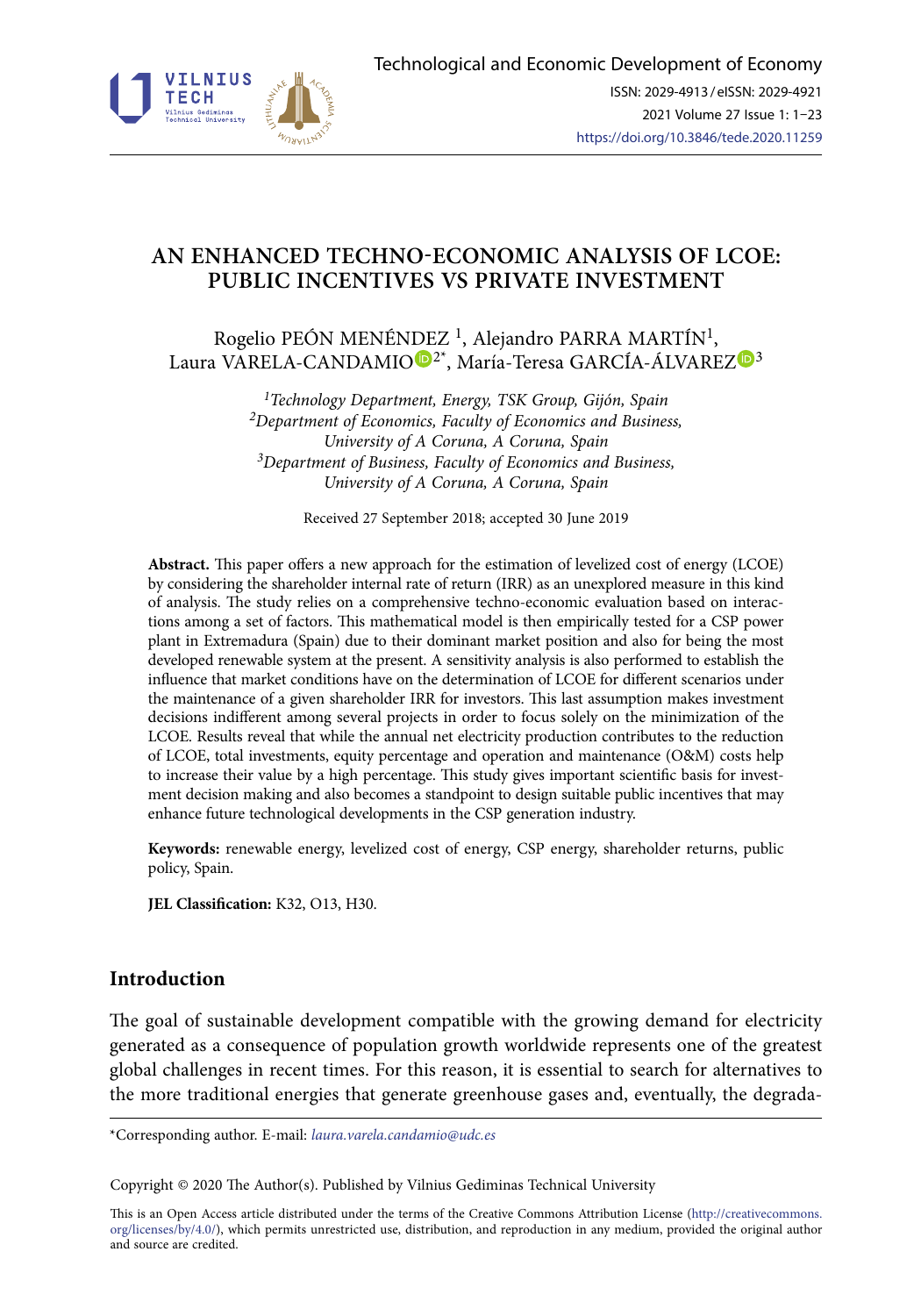tion of the environment. Renewable energies (RE), which limit the effects of climate change and global warming, can be a solution to address all these issues (Tian & Zhao, 2013). In a business context of minimization of production costs and new market opportunities, solar energy emerges as a substitute source capable to compete with the new-build fossil fuel (International Energy Agency [IEA], 2014). In particular, concentrated solar power (CSP) plants are especially interesting in economies with growing capacity needs because the builtin storage of this technology can be easily integrated and, unlike other RE, dispatchable (Liu et al., 2016).

In most developed countries, governments and other stakeholders involved in the energy sector are aware of the feasibility of making the renewable economy a reality both technically and economically. The transition to the use of nearly 100% energy produced by renewable sources is not only possible by 2050 but also cost-effective, providing clean energy accessible to the global economy<sup>1</sup>. Thus, for decades, the public support in the promotion of renewable sources jointly with private technological improvements resulting in cost reductions and industrial dynamics led to a paramount growth of solar energy (Timilsina, Kurdgelashvili, & Narbel, 2012). Despite these rapid developments, market and policy frameworks need to evolve in these technologies in order to cope simultaneously the provision of long-term price signals to attract investment, the strengthening of efficient short-term electricity dispatching, the measurement of negative externalities and the existence of sufficient levels of flexibility (IEA, 2017).

Spain is a European dominant country in the technological development of electricity generation from RE sources and, particularly, it is playing the leading position worldwide regarding the CSP technologies. By 2012, the solid economic-legal system, the involvement of stakeholders and also sub-central governments, and technical and economic private operators of the system as well as other related companies were especially remarkable factors (Ruiz Romero, Colmenar Santos, & Castro Gil, 2012). However, since then, the public incentives have phased out and the national government support has hardly decreased in the RE sector in order to gain unbiased insights into the economic performance under steadily decreasing investment cost. The acceleration of this adjustment occurred unexpectedly and led to a sudden paralysis in the development of the Spanish sector, incapable to follow a new resilient pathway as other countries did, like Germany (Martínez Alonso et al., 2016).

After the disappearance of the support of policy makers in the promotion of the RE market it is crucial that, in the absence of public subsidy schemes, the generation of energy becomes commercially viable (Schleicher-Tappeser, 2012). This scenario calls for the empowerment of stakeholders in the implementation process goal in order to prevent a small group of authoritative agents composed mainly of multinationals and governments can manipulate the energy sector and generate higher systemic instability in the system (Martínez Alonso et al., 2016). This evaluation requires a systematic analysis of quantitative business projects and also a detailed research based on calculations of the cost of capital and its influence on the realization and financing of the project (Pawel, 2014).

<sup>&</sup>lt;sup>1</sup> For instance, RE shares in the EU energy roadmaps were decided through binding targets by 2020 and, also, in the United States, President Obama's agenda included objectives based on the emphasis on similar purposes.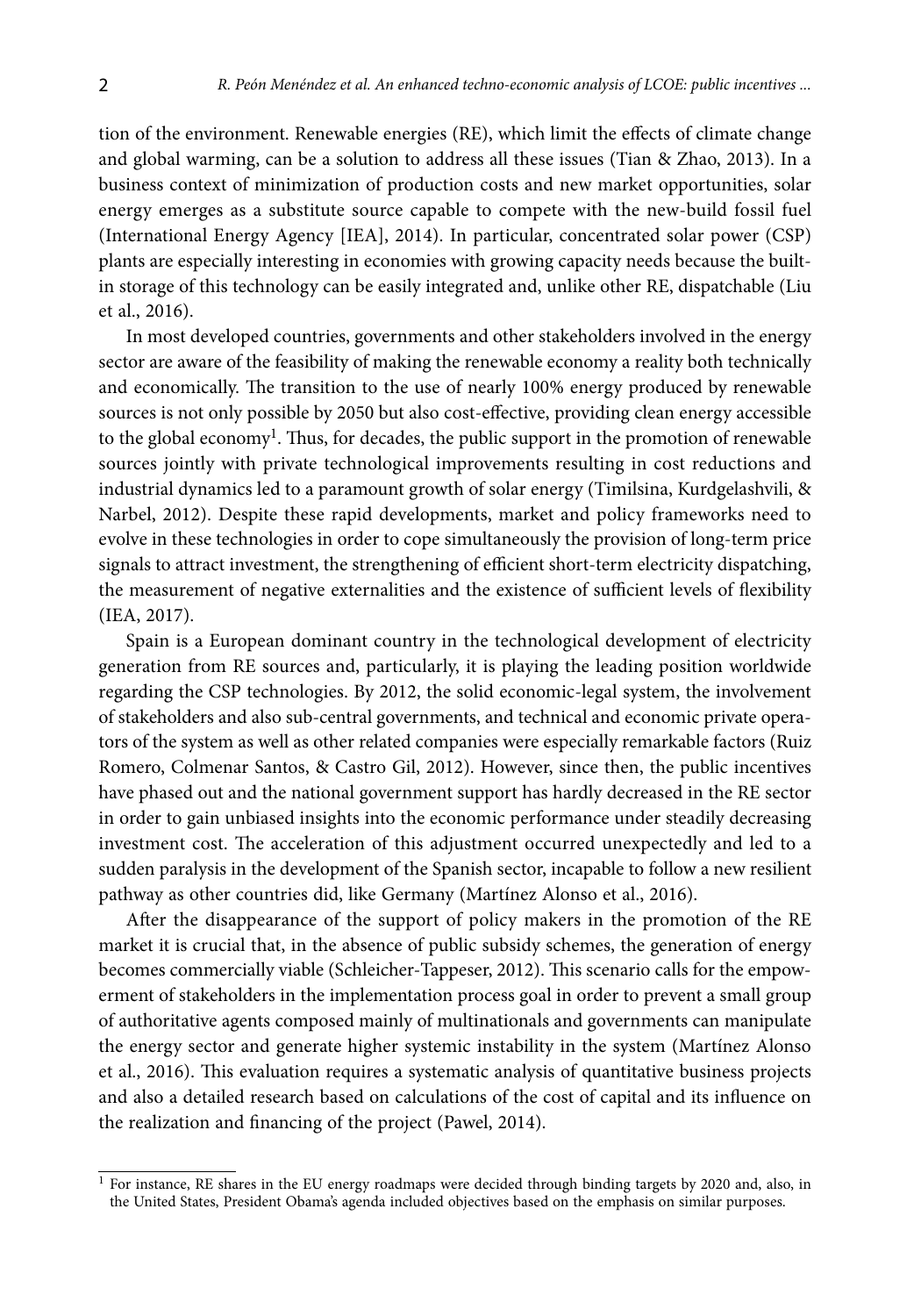The development and commercialization of new solar technologies may constitute a significant cost saving within a scenario where the cost of conventional electricity is constantly increasing. Enhanced solar technologies could achieve, in this way, large-scale grid parity in the coming years (Lund, 2011). This is another reason that justifies the enormous interest of a large number of stakeholder groups in following those improvements in CSP, with a quantitative precision that entails in turn a great value (Nemet & Kammen, 2007). In order to provide reliable information to investors and funding agents regarding their expected returns as well as to regulators and policy makers about the economic outcomes related to energy production, a technical-economic method is required for all those actors to analyze proposed technology developments and, eventually, to adequately evaluate the cost of energy. The LCOE is expected to be the desirable instrument to measure it.

This paper outlines a new approach in the methodology to measure the LCOE by considering not only the project internal rate of return but the shareholder IRR. Other studies have also taken into account considered the project IRR but not that of the shareholder, that is, they consider the fixed charge rate (FCR, hereafter) as a given value. The algorithm developed under this new approach is related to the viability of the investment. In this way, the shareholder IRR variable is determined in order to measure the potential returns obtained for shareholders as an endogenous variable. Besides, this framework also permits the alteration characteristics in different input factors to be analyzed. Then, this model calculates the LCOE as the price of energy that must to be offered in the market to break even over the lifetime of the technology. This question is essential for cases of tenders in which the RE project is carried and companies must offers the cheapest LCOE. For this reason, the knowledge of the price is paramount: knowing the LCOE at which they can sell electricity, they can perfectly adjust the tender proposal. As a case study, this enhanced theoretical model is developed to a 50 MW parabolic trough CSP power plant with 14-hour thermal storage (with molten salts) located in Extremadura (Spain), although the methodology can be applicable to other scenarios (for instance, other types of technologies such as photovoltaic, wind power, etc. in Spain or in other countries) and even to other methodologies like TES system, fuel backup system, co-firing, etc.

The paper is structured according to the following sections. After the introduction, Section 1 gives an outline of the literature review about the insights of LCOE for RE with a special focus on CSP plants. Section 2 describes the methodology through an enhanced framework as a novelty for the measurement of LCOE by including both project IRR and shareholder IRR. Section 3 applies the enhanced LCOE model for concentrated solar power plants as a case of study by including a sensibility analysis under different economic factors in order to maintain the shareholder IRR inalterable. Section 4 presents a discussion and interpretation of results obtained and also offers some public policy recommendations regarding these RE. Then, the conclusion section summarizes the main contributions of the paper.

#### **1. Literature review**

Since solar energy is the most abundant source of energy, the implementation and development of this type of technologies may turn out to be the best option for the production of clean energy worldwide (Darling, You, Veselka, & Velosa, 2011). CSP plants, especially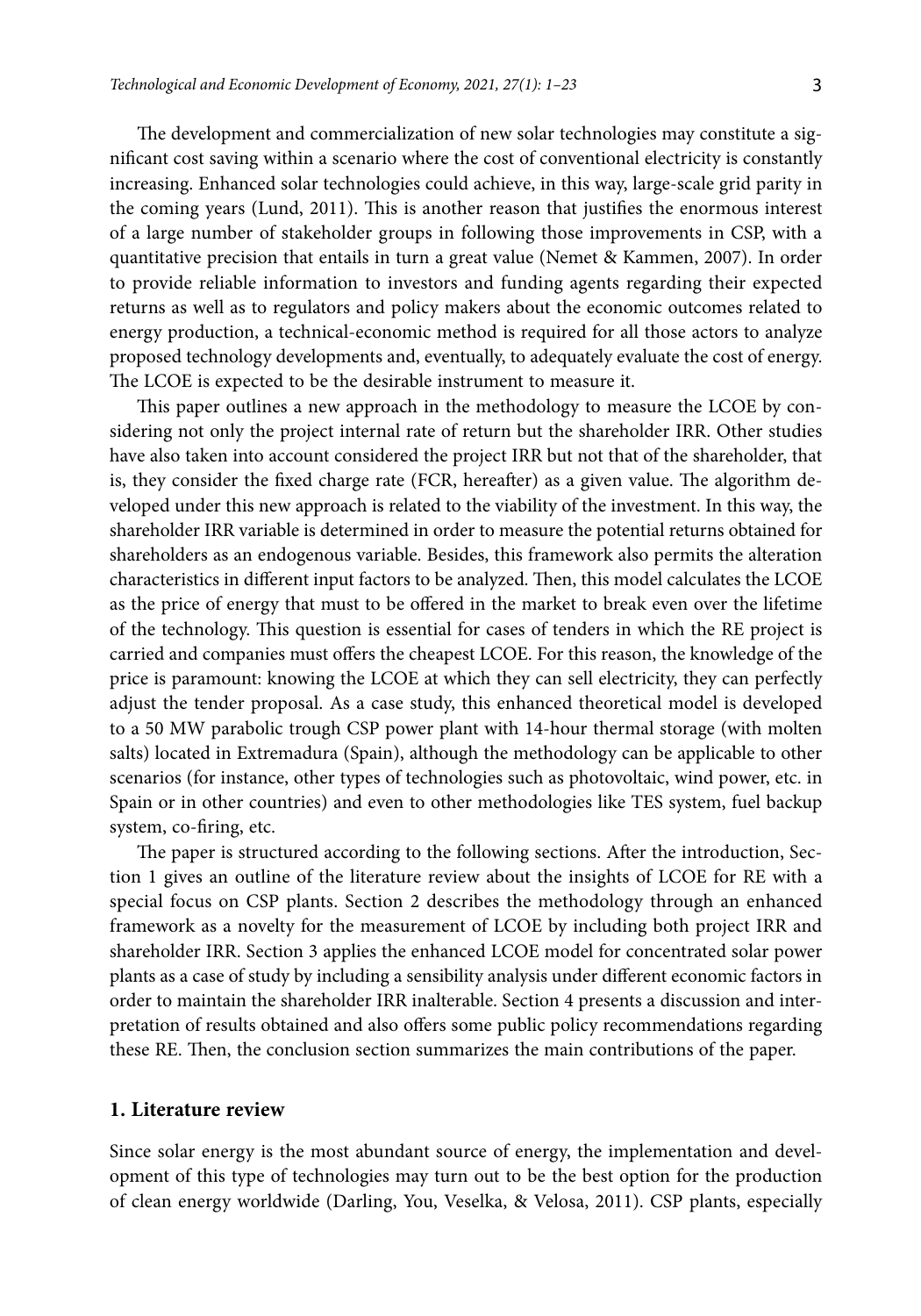the ones using parabolic trough-concentrating solar power (PT-CSP)2, has been the most commercially-attractive option over the past few decades (Zhang, Baeyens, Degrève, & Cacères, 2013). Thus, although CSP plants are widely installed and operated in the United States and Spain (IEA, 2014), these technologies still occupy a very small percentage of the global electricity production. The lack of production is due to their relatively higher costs, both the initial costs (approximately, between RMB27.73/W and RMB57.44/W) and also the generation costs, in comparison with the traditional energies like coal, fossil fuel or natural gas power (Caldés, Varela, Santamaría, & Sáez, 2009). Nevertheless, advanced technology and the deployment of market scale are expected to reduce the costs of CSP in the future and, eventually, to reach power grid parity with the conventional ones (Dieter & González, 2014); also bearing in mind considerable hidden costs identified with fossil fuels that are frequently not taken into account such as global warning or pollution (National Research Council [NRC], 2010).

There have been previous research that conducted the technical and economic evaluation of CSP generation. Table 1 summarized the main studies carried out in the last years. In this sense, the hybridization of solar energy technologies with other conventional power configurations (especially photovoltaic-CSP, or simply, PV-CSP) also emerges as a feasible framework to diminish the LCOE of CSP while increasing their efficiency. For instance, Spelling and Laumert (2015) developed a techno-analysis study of several combined processes of hybrid cycle power plants with CSP configurations or other solar technologies in order to find the optimal combination concerning benefits and also environmental pollution. Nevertheless, it lacks effective strategies to be applied in the market under changing conditions. Parrado, Girard, Simon, and Fuentealba (2016) calculated the LCOE of PV-CSP hybrid plant based on different scenarios for the period 2014 and 2050. More specifically, Silinga and Gauché (2014) studied the viability to operate peak-load power storage within CSP plants in South America. They found a feasible solution by using a hybrid system with gas turbines of diesel open cycle, being able to drop the LCOE in comparison with diesel peaking power plants by 45%. In turn, Silinga, Gauché, Rudman, and Cebecauer (2015) performed a double tariff scheme under an enhanced performance based on the optimization of the CSP system. However, this analysis may need a broad presence of performance indicators since the solely factors used to evaluate the viability of the plant configuration was the LPOE, that is, the Levelised Profit of Energy.

Under the design of any power generation cost calculation model, the estimation of LCOE is indispensable (Hernández-Moro & Martínez-Duart, 2013). Notice that there are some number of investigations in discussing the cost-benefit of distinctive energy system under a LCOE perspective, it is clearly seen however that those are lacking financial indexes, such as net present value (NPV), payback period, or internal rate of return (IRR) (Yang et al., 2018). Thus, in the above studies, system cost and O&M cost are usually considered because they make up the most significant part of the total cost of a project. However, other variables such as interest payments and tax expenditures are disregarded by most of the researchers even when they present a largely impact on the cost structure of CSP systems over their eco-

<sup>&</sup>lt;sup>2</sup> There are four available technologies nowadays for concentrating solar power (CSP), namely parabolic trough (PT), linear Fresnel (LF), solar tower (ST) and parabolic dish (PD), and the heat transfer fluids mainly include water, thermal oil, molten salt, all solid state concrete and air.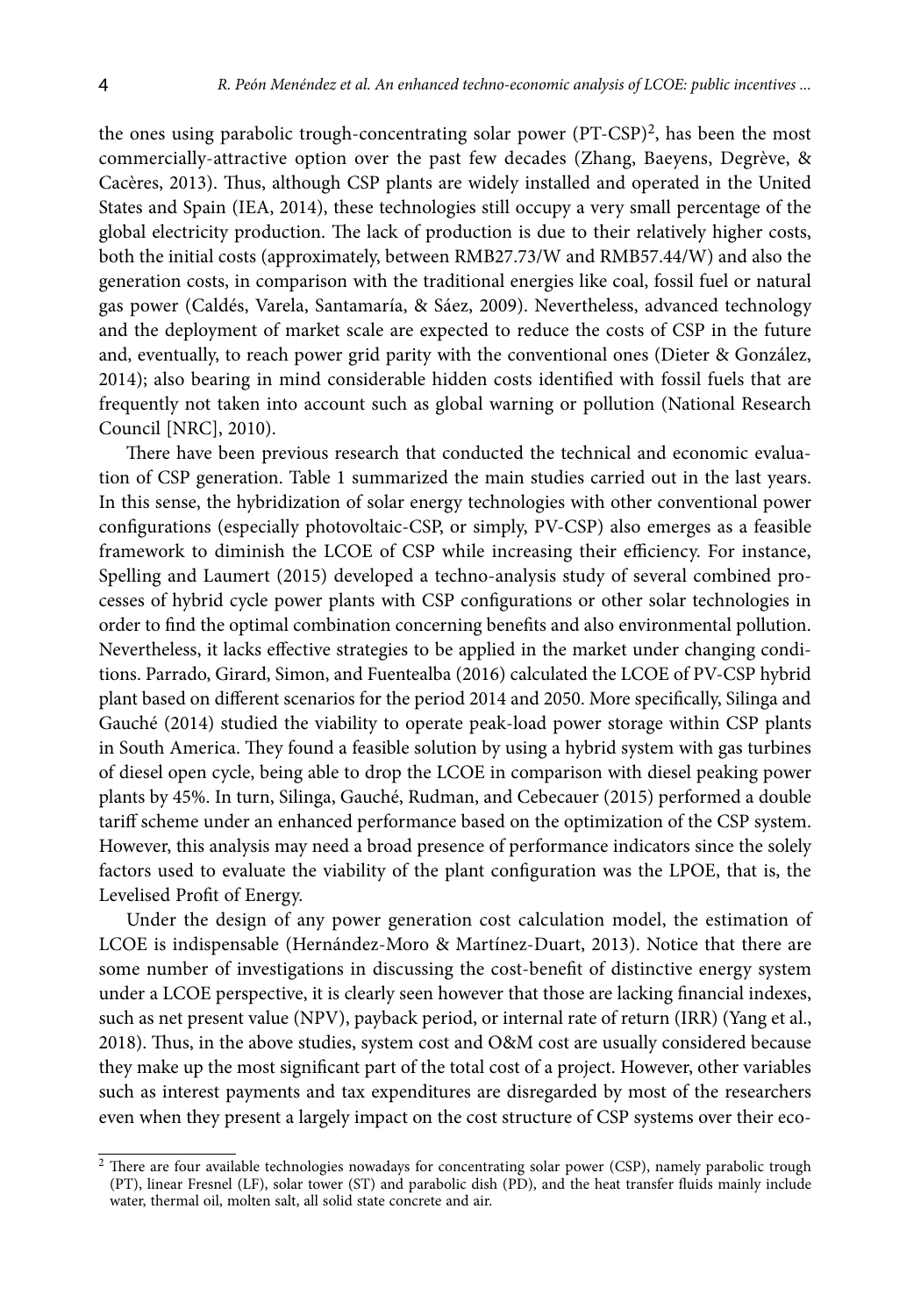| Reference                                              | Country<br>of analysis    | Power system<br>analysis                                                                           | Characteristics                                                                                                    |
|--------------------------------------------------------|---------------------------|----------------------------------------------------------------------------------------------------|--------------------------------------------------------------------------------------------------------------------|
| Reichling and<br>Kulacki (2008)                        | <b>USA</b>                | Hybrid wind-solar power<br>plant vs Wind-only plant:<br>two case studies                           | Performance analysis (comparative)<br>using market and retail value<br>of energy, and LCOE                         |
| I. Purohit and<br>P. Purohit (2010)                    | India                     | CSP technologies: two case<br>studies                                                              | Techno-economic analysis:<br>identifying niche areas                                                               |
| Hernández-Moro<br>and Martínez-<br>Duart (2013)        | Global<br>general<br>data | PV vs CSP technologies: grid<br>parities                                                           | Performance analysis (comparative)<br>using LCOE: identifying best<br>locations (latitudes)                        |
| Wagner and Rubin<br>(2014)                             | <b>USA</b>                | CSP (parabolic trough) plant<br>operating with: TES, natural<br>gas-fired backup, and no<br>backup | Performance, cost and profit<br>(comparative) analysis among<br>systems: revealing the importance<br>of TES system |
| Guédez, Spelling,<br>Laumert, and<br>Fransson (2014)   | Spain                     | CSP with TES system in a<br>particular location: Seville                                           | Optimum power plant<br>configurations considering different<br>price-based grid integration<br>strategies          |
| Guédez et al.<br>(2016)                                | South<br>Africa           | CSP plant: molten salt solar<br>tower plants with storage                                          | Multi-objective optimization<br>(comparative): investment and<br>profits                                           |
| Izquierdo,<br>Montanes,<br>Dopazo, and<br>Fueyo (2016) | Spain                     | CSP technologies: parabolic-<br>trough vs tower plants                                             | Minimal cost objective using<br>solar multiple, capacity factor and<br>storage capacity                            |
| Zhao, Chen, and<br>Thomson $(2017)$                    | China                     | CSP plants                                                                                         | LCOE and sensitivity analysis using<br>investment, O&M cost, production<br>and discount rate                       |
| Boukelia, Arslan,<br>and Mecibah<br>(2017)             | Turkey                    | Parabolic trough CSP: TES<br>vs fuel backup system                                                 | LCOE analysis (comparative) using<br>artificial neural network (ANN)<br>model                                      |
| Yang, Zhu, and<br>Guo (2018)                           | China                     | CSP demonstration plants                                                                           | Cost-benefit analysis using SP,<br>NPV, NPVR, and IRR                                                              |

Table 1. Empirical research on the cost structure of CSP system

nomic lifetime (Zhao et al., 2017). The existing research involving these financial evaluations (see, for instance, Lee, Hong, Koo, & Kim, 2018) rarely refers to the case of CSP industry. Moreover, the design of models for the performance of CSP plants usually implies the existence of contradictory objectives that leads to final results that has to be offset among them. The problem is that these considerations are not always contemplated in this type of studies. The main goal is the minimization of LCOE through performance indicators for baseload operations. Nevertheless, the incorporation of other goals, such as the maximization of IRR, may enhance the analysis in order to contemplate the actual hour of generation of electricity or dispatchability for peaking operations.

In view of the importance of cost-benefit to the investment decisions and policy making (like, for instance, in the case of lenders), this paper elaborates a comprehensive analysis of all lifetime cost expenditures in order to minimize LCOE for a CSP power plant. In particular,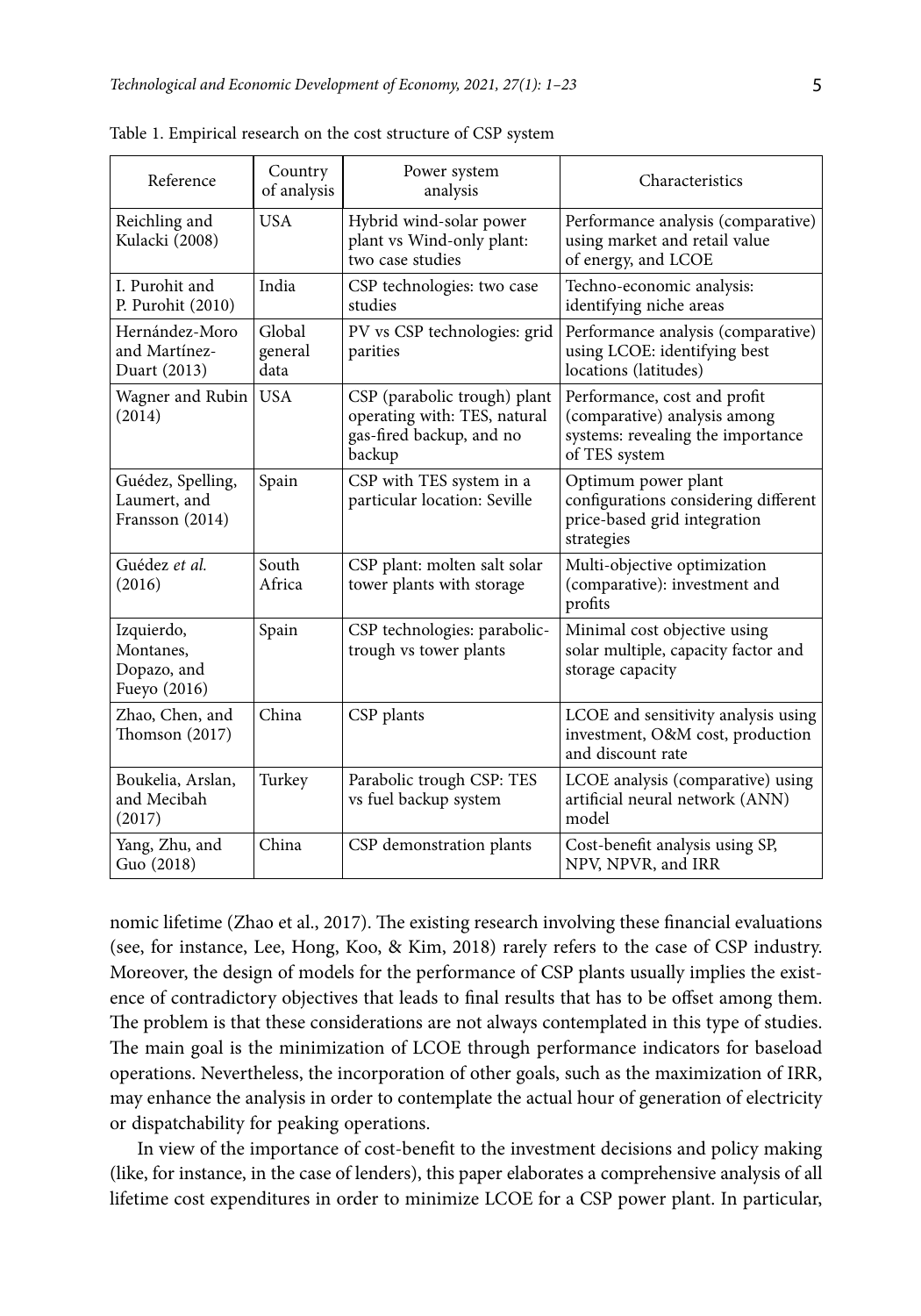it determines a new theoretical framework of the LCOE by introducing the estimation of the shareholder IRR endogenously as a novelty in this kind of analysis. Then, the empirical study firstly estimates the shareholder IRR and secondly discusses the sensitivity factors affecting the model for the cost-benefit evaluation of the Spanish CSP demonstration projects (that is, from a technical, economic, political and also financial perspective). This enhanced approach is a powerful manner to identify the accurate tradeoff between the chosen design objectives (such as the calculation of the shareholder IRR for them to know their expected return on investment) in a given area while at the same time contemplating a comprehensive plant design by means of the calculation of the whole project IRR. In short, the main contribution of this paper is the calculation of IRR from the point of view of the shareholder, which does not include only the current benefits and costs (initial costs, O&M costs, insurance costs, etc.) but also includes other aspects equally important as depreciation (A), financial costs (F), taxes (T) and bank financing (E).

### **2. Modeling the Levelized Cost of Energy (LCOE)**

The mathematical calculation of the LCOE follows a life-cycle technique through a closedform model that in turn can be applied to empirical studies. Thus, section 3.1 estimates the LCOE for the Spanish CSP plants by introducing directly the corresponding real data in the model. Then, section 3.2 carries out a sensitivity analysis for different variables that affect the LCOE in order to notice the relevance of the techno-analysis in renewable energy sector for policy planning. In particular, this model will be applied to the LCOE of CSP plants but it may be extended to basically other energy technologies.

The LCOE defines "the present value of the total cost of building and operating a generating plant over an assumed financial life and duty cycle, converted to equal annual payments, given an assumed utilization, and expressed in terms of real money to remove inflation" (IEA, 2014, p. 17).This value is measured in \$/kilowatt-hour. Unlike other studies, it offers an evaluation of the economic lifetime energy cost and also lifetime energy production, not cost annually (I. Purohit & P. Purohit, 2010) so all the variables entering the formulas have a precise meaning. We follow the specification of Hernández-Moro and Martínez-Duart (2013) but estimating under this new approach both shareholder IRR (as the novelty in this kind of analysis) and the usually project  $IRR<sup>3</sup>$ . The expenses and sales revenues have to be discounted at a present time performing a discounted cash flow (DCF) analysis, i.e., using a discount rate (in this case, shareholder IRR) that reflects the return when the investor breaks even. Therefore, LCOE is calculated when the present value of the discounted total revenues are equivalent to the discounted total costs during the project lifetime.

$$
\sum_{y=0}^{N l} \left( \frac{\text{Revenus}_y}{(1 + i_{shareholder})^y} \right) = \sum_{y=0}^{N l} \left( \frac{\text{Costs}_y}{(1 + i_{shareholder})^y} \right).
$$
 (1)

<sup>3</sup> Other studies, such as Hernández-Moro and Martínez-Duart (2013), also introduces financial indicators (discount rate which measure the time value of the money and the risk of the investment). The novelty here is to estimate shareholder IRR (not only project IRR) as one of the objectives of the model taking into account not only traditional costs (initial costs, O&M costs, insurance costs, etc) but also amortization (A), financial costs (F), taxes (TAX) and equity percentage (E) that is inside the total investment (I).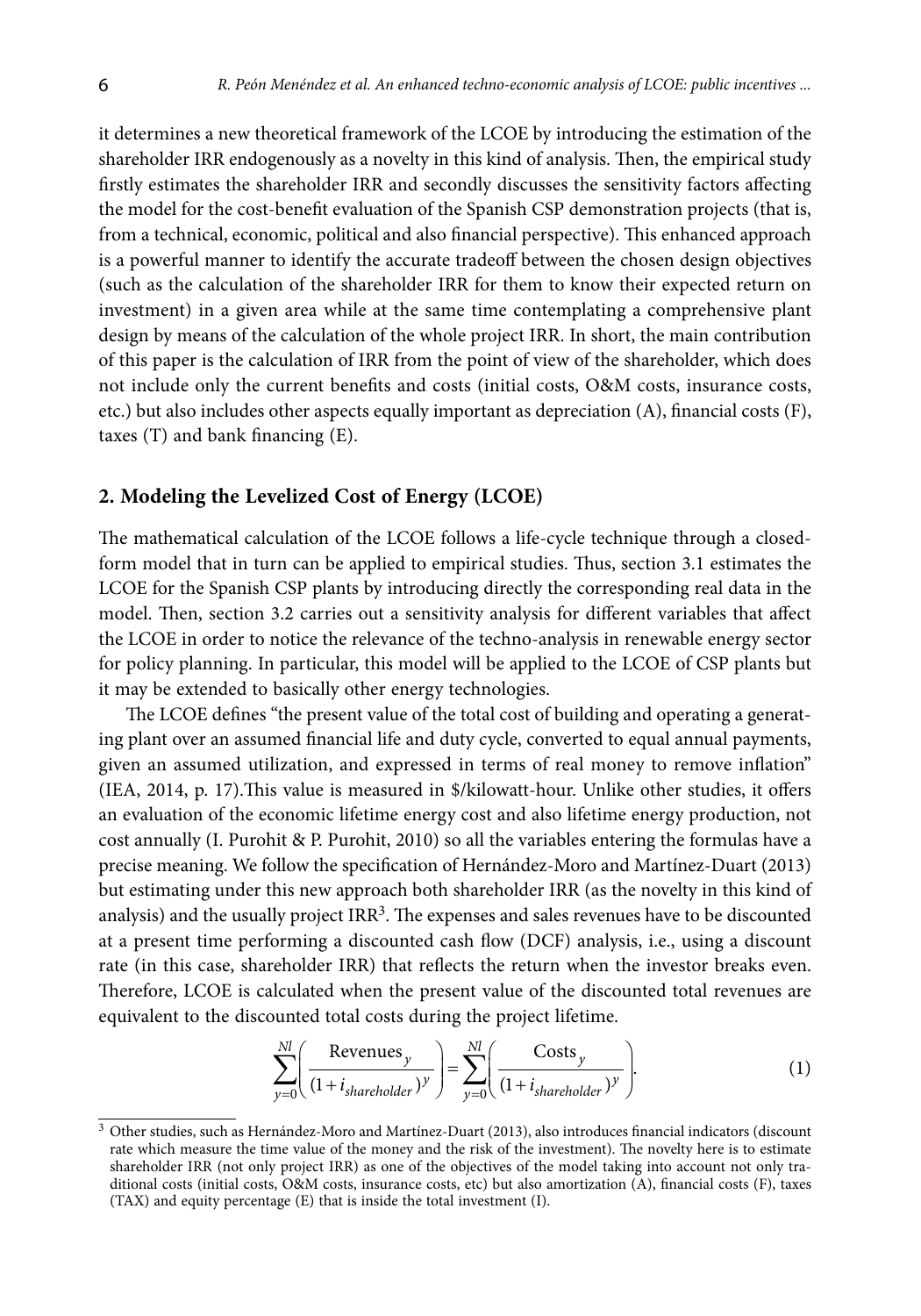The variables used in this enhanced model for the measurement of LCOE and both the project IRR and the shareholder IRR are defined in Table 2. The model is described below.

| Parameter    | Description                          | Parameter              | Description                                       |  |  |  |
|--------------|--------------------------------------|------------------------|---------------------------------------------------|--|--|--|
|              | Plant dependant Factors              | <b>General Factors</b> |                                                   |  |  |  |
| $P_1$        | Annual Net Electricity Production    | S                      | Annual Insurance Rate                             |  |  |  |
| Z            | Production load                      | T                      | Annual Income Tax Rate                            |  |  |  |
| Nc           | Construction period                  | Nl                     | Plant Life                                        |  |  |  |
| AV           | Plant Availability                   | Fa                     | Depreciation base                                 |  |  |  |
| D            | Degradation                          | Na                     | Amortization schedule                             |  |  |  |
| I            | Total investment                     |                        | Factors for Financial or Shareholder IRR          |  |  |  |
| $I_1$        | Investment in year 1                 | $1_{-}$<br>shareholder | Annual Discount Rate (IRRs*)                      |  |  |  |
| $O&M_1$      | O&M costs                            | r                      | <b>Bank Interest Rate</b>                         |  |  |  |
| $i_{\alpha}$ | Annual Discount Rate in O&M<br>Costs | E                      | Equity percentage                                 |  |  |  |
| $p_f$        | <b>Fuel Price</b>                    |                        | Grace period                                      |  |  |  |
| $C_1$        | Annual fuel consumption in year 1    |                        | Bank Financing Period**                           |  |  |  |
| $i_f$        | Annual Discount Rate in Fuel Costs   |                        | Factors for Economic or Project IRR               |  |  |  |
|              |                                      | i_project              | Annual Discount Rate<br>(Economic or Project IRR) |  |  |  |

Table 2. Measurement of LCOE: factors

*Note*: \*IRRs = financial or shareholder IRR; \*\* including grace period.

LCOE can be also identified, in terms of Net Present Value (NPV), as the average internal price of energy that must to be sold in order to reach the break-even point throughout the lifetime of the technology (Darling et al., 2011), that is to say, to achieve a zero NPV.

$$
NPV = \sum_{y=0}^{Nl} \left( \frac{Rt_y}{(1 + i_{sharedolder})^y} \right) = 0,
$$
\n(2)

where  $Rt_v = BDI_v + A_v - I_v$  (see equation 21), being y the year index and Nl the selected project lifetime. This estimation inherently considers a fixed discount rate of i for a given time period although the model can be measured under different discount rates. Notice that the project lifetime is key in order to obtain the outcomes.

In this context, the LCOE multiplied by the energy generated annually, *Py*, (being both discounted terms) must be equal to the discounted total costs of the project

$$
\sum_{y=0}^{Nl} \left( \frac{LCOE^* P_y}{(1 + i_{sharedholder})^y} \right) = \sum_{y=0}^{Nl} \left( \frac{Costs_y}{(1 + i_{sharedolder})^y} \right),
$$
\n(3)

where  $P_v$ , being the annual production of energy, with  $i = 0, ..., N$ , requires the fulfillment of this condition:  $y - N_c$  if  $y < N_c$  and  $y - N_c + 1$ , otherwise, being  $y_i$  the time in years. Bear in mind that while other previous investigations only consider discount rate (*r*) and lifetime (*N*),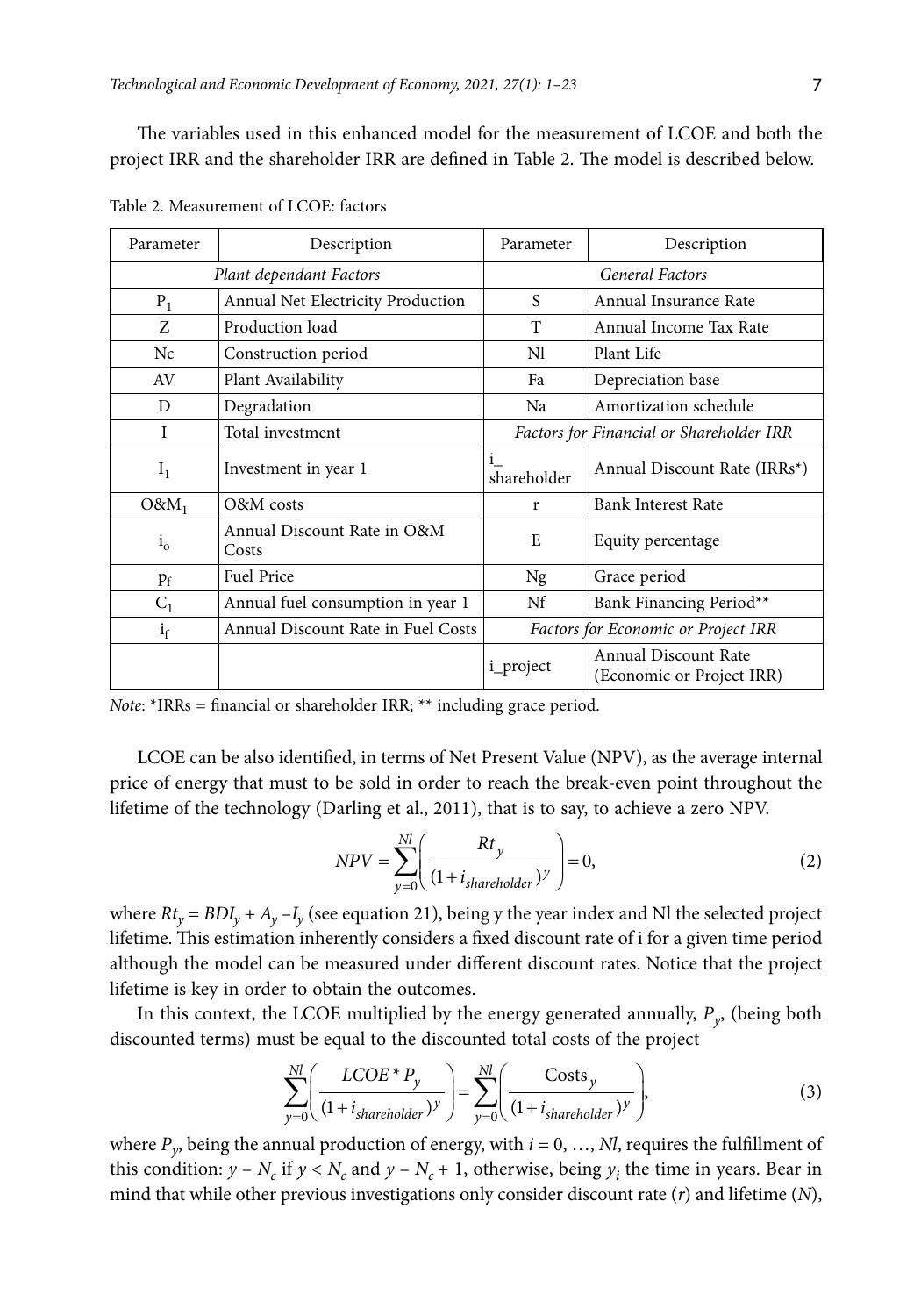this study differentiates between the year of investment (*y*) and the year of production (*x*), because the initial investment occurs at the initial time ( $y = 0$ ) while the period for obtaining benefits usually occur after this initial investment.

Taking into account that the annual value of LCOE is constant:

$$
LCOE = \frac{\sum_{y=0}^{Nl} \left( \frac{Costs_y}{(1 + i_{sharedolder})^y} \right)}{\sum_{y=0}^{Nl} \left( \frac{P_y}{(1 + i_{sharedolder})^y} \right)}.
$$
\n(4)

The above expression can be decomposed between revenues  $(P_v)$  and costs (Costs<sub>v</sub>). Within the revenues, the annual electricity production,  $P_{v}$ , over the whole lifetime of the project is considered a flow of income and therefore it must be discounted. This production (*P*1), in turn, is affected by plant availability (AV), production load (Z), and annual degradation rate (d), obtaining as a result, *Py*. We can express this energy produced for any year y as follows:<br> $P_v = Z_v * P_1(1-d)^{x-1}$ 

$$
P_y = Z_y * P_1 (1 - d)^{x - 1} * AV_y.
$$
 (5)

Regarding the costs related to the production, the initial investment  $(I_1)$  including both cost of the system and required land are initial capital costs relatively high and variable depending on the market segment that are paid up-front and, in consequence, they are not discounted. However, the operation and maintenance costs (O&M), fuel costs (Fc) and insurance costs (IC) must be discounted because they are paid annually as a constant percentage of the production load (Z):

$$
O \& M_y = Z_y * O \& M_1 * (1 + i_o)^y; \tag{6}
$$

$$
Fc_y = Z_y * C_1 * p_f * (1 + i_f) y;
$$
\n(7)

$$
IC_y = Z_y * S * I. \tag{8}
$$

Therefore, from Eqs (4)–(8), LCOE is rewritten as follows:

$$
LCOE = \frac{I + \sum_{y=1}^{Nl} \left( \frac{O \& M_y + Fc_y + IC_y}{(1 + i_{shareholder})y} \right)}{\sum_{y=1}^{Nl} \left( \frac{P_y}{(1 + i_{shareholder})y} \right)}.
$$
\n
$$
(9)
$$

Next, after this technical analysis, and in order to convert this expression into an economic analysis for the numerical estimation of the LCOE (and also the IRR, both the one for the project and the one for the shareholder) it must be shown how the different variables enters into the model for any given lifetime project.

Thus, starting from the total revenues, i.e, the annual electricity production multiplied by LCOE:  $P_y * LCOE$ , (10)

$$
P_{\nu} * LCOE, \tag{10}
$$

we can formulate the Earnings Before Interest, Depreciation, Taxes and Amortization (EBID- $TA_{\nu}$ ):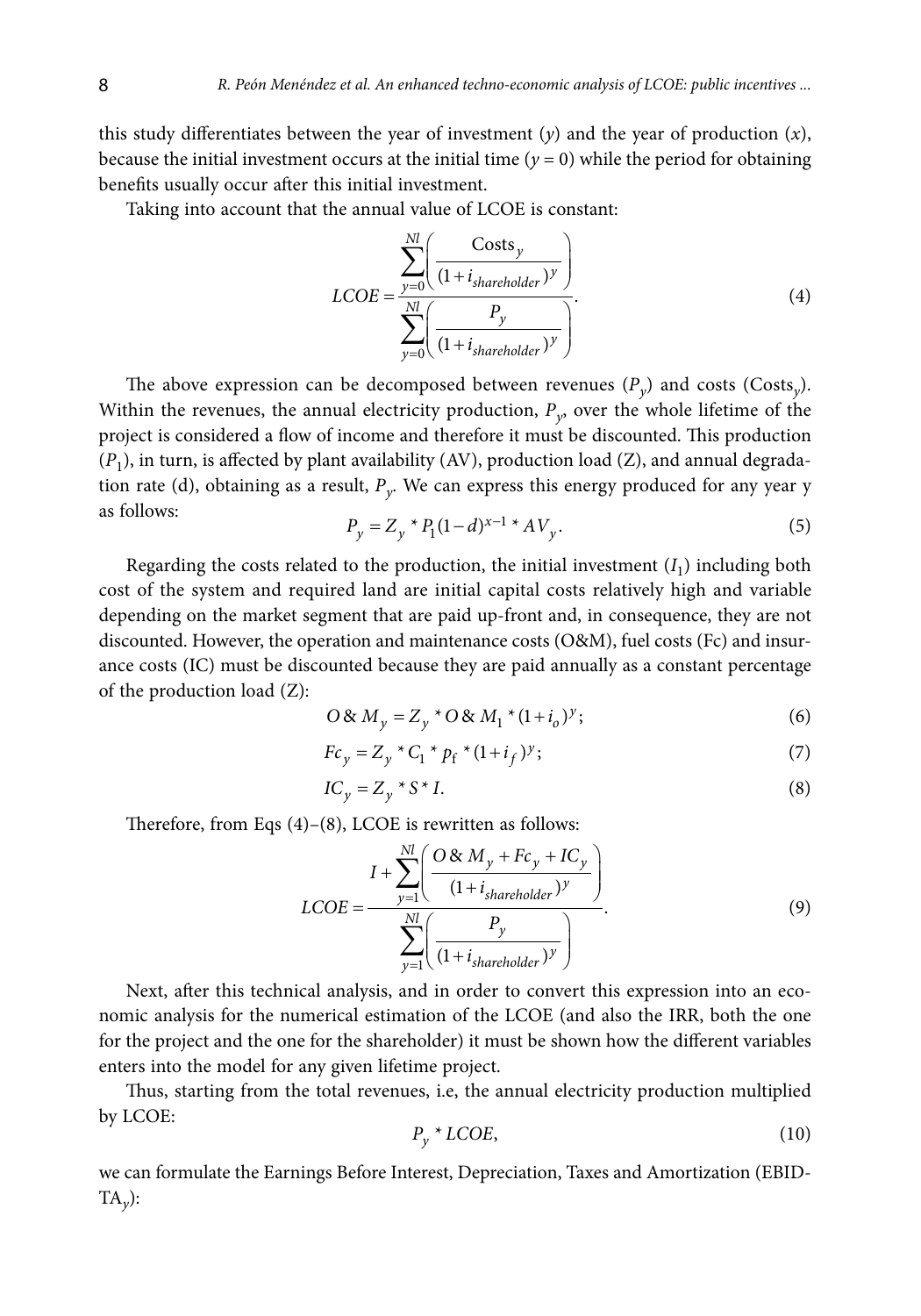*Technological and Economic Development of Economy, 2021, 27(1): 1–23* 9

$$
EBITDA_y = \begin{cases} P_y * LCOE - O & M_y - Fc_y - IC_y & \text{if } y \le Nl \\ 0 & \text{if } y > Nl \end{cases} \tag{11}
$$

Being the depreciation  $(D_{\gamma})$ :

$$
D_y = \begin{cases} \frac{1}{\text{Na}} \times Z_y & \text{if } 0 < y \leq Nx, \text{ where } \sum_{-2}^{Nx} D_y = 1\\ 0 & \text{in the rest of cases} \end{cases} \tag{12}
$$

Taking into account the amortization<sup>4</sup>  $(A_v)$ :

$$
A_y = D_y \cdot \text{Fa}^* I,\tag{13}
$$

we can also calculate the Profit Before Interest and Tax (BAII*y*):

$$
BAII_y = EBITDA - A_y,\t\t(14)
$$

where  $A_y = D_y^*$ In this model, in order to obtain the shareholder returns (shareholder IRR) as a novelty, we also consider financial and investment factors. According to the financial costs  $(F_y)$ , we defined them as:

$$
F_y = \begin{cases} 0 & \text{if } x = 0\\ I \cdot (1 - E) \cdot r & \text{if } 0 < x \le Ng\\ I \cdot (1 - E) \cdot r \left[ \frac{1}{1 - (1 + r)^{-(Nf - Ng)}} \right] & \text{if } Ng < x \le Nf\\ 0 & \text{if } Nf < x \le Nl \end{cases}
$$
(15)

Then, the Profit Before Tax (BAI*y*) is obtained as:

$$
BAI_y = BAII_y - F_y. \tag{16}
$$

Before defining the investment, we can also consider the influence of taxes in the calculation of LCOE by establishing the difference in profits before and after taxes (TAX*y*):

$$
TAX_y = \begin{cases} 0 & \text{if } BAI_y \le 0\\ T \cdot BAI_y & \text{if } BAI_y > 0 \end{cases}
$$
 (17)

and, therefore, the profits after taxes (BDI*y*) are:

$$
BDI_y = BAI_y - TAX_y, \qquad (18)
$$

we can also include the above amortization in the BDI expression:

$$
BDI_y + A_y. \tag{19}
$$

Finally, the investment  $(I_y)$  is derived from the following expression:

$$
I_{y} = \begin{cases} I & \text{if } Nc = 1 \\ \text{if } Nc > 1 \end{cases} \begin{cases} I & \text{if } Nc = 1 \\ E(I_{0} - c \cdot (Nc + x)) & \text{if } x \le 0 \\ 0 & \text{if } x > 0 \end{cases}
$$
 (20)

<sup>&</sup>lt;sup>4</sup> The amortization period for goods is fixed by law. In the case of Spain, equipment is assigned by 10 years and constructions by 20 years.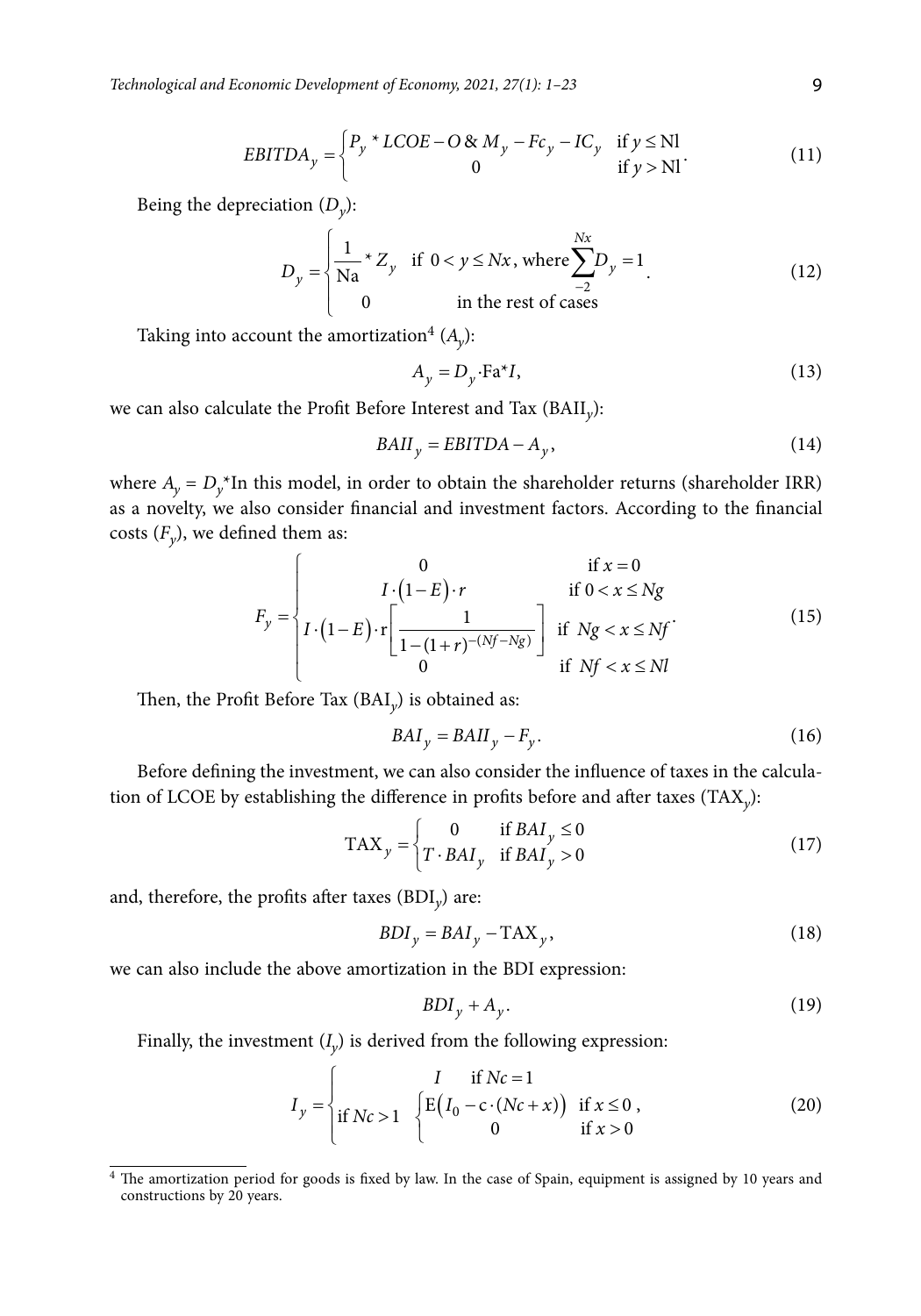where  $c = 2 \frac{I_1 \cdot Nc - I}{Nc(Nc - 1)}$  $c = 2 \frac{I_1 \cdot Nc - I}{Nc(Nc - 1)}$ , and  $I = \sum_{v=1}^{Nl}$ *I*  $\sum I_y$  leads us to obtain  $R_y$  (see equation 2) as the measured used in the determination of the techno-economic analysis of LCOE:

$$
Rt_y = BDI_y + A_y - I_y. \tag{21}
$$

The scheme of this theoretical model for LCOE is summarized in the cash diagram expressed jointly with the corresponding equations aforementioned in Figure 1.



Figure 1. Cash diagram of LCOE

Thus, for the calculation of the shareholder IRR (*ishareholder*), we follow this flowchart for each year (y), starting from an initial LCOE. Then, we estimate the sum of the annual *Rty* values along the lifetime project and we obtained the shareholder IRR from the NPV expression (Equation (2)) taking into account the amortization (A), the financial costs (F), the taxes (TAX) and the equity percentage (E) that is inside the total investment (I). If shareholder IRR coincides with its desired value (for instance, 8%) we maintain the initial LCOE. Otherwise, we change the LCOE value and perform the same procedure until we obtain the desired shareholder IRR. In other words, we obtain the LCOE that satisfies the desired value for the shareholder IRR. For the case of the project IRR, we implement the same procedure but without including the financial costs (F) nor the equity percentage (E).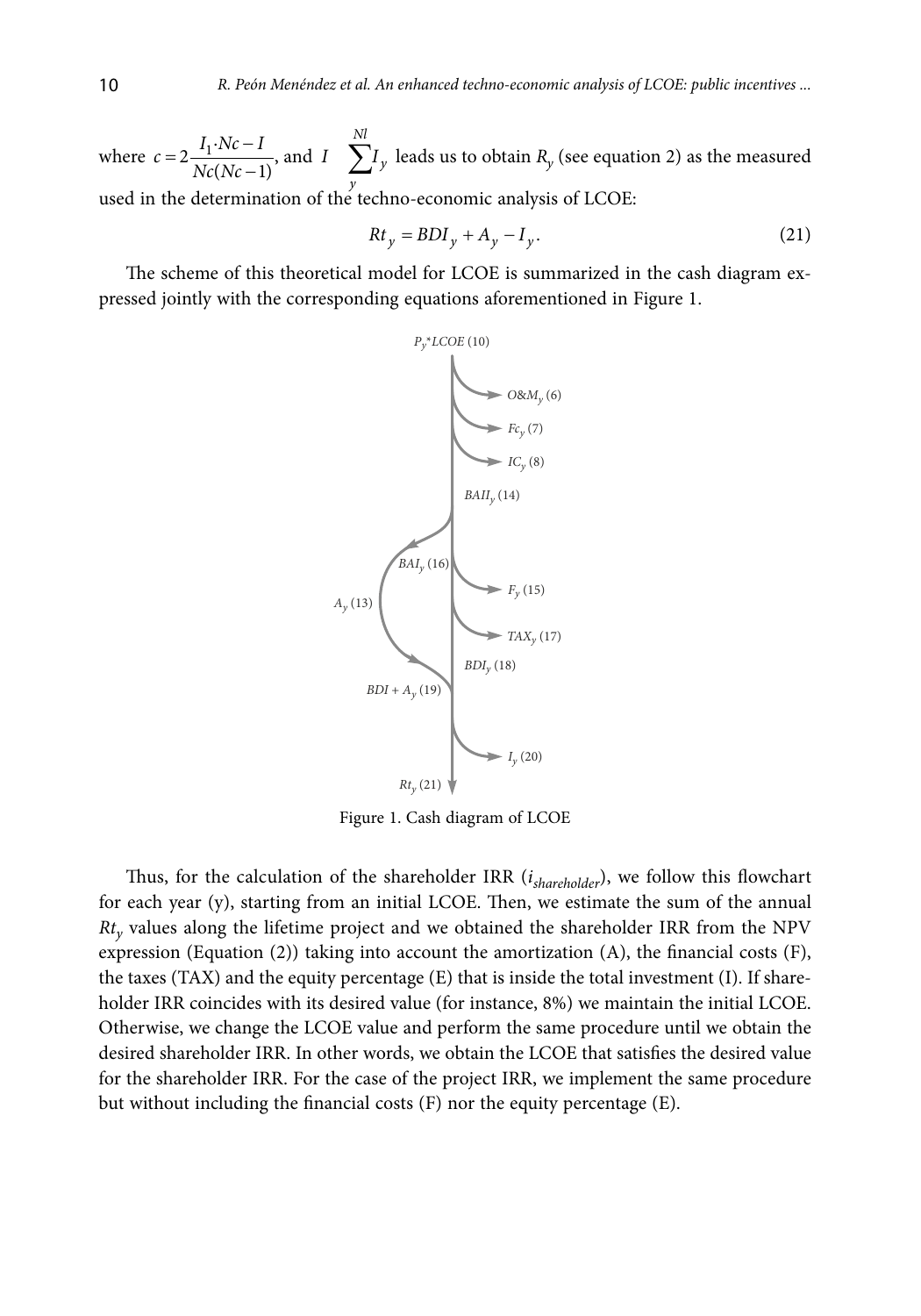# **3. Case of study: the Spanish CSP plants**

CSP technology relies on the aggregation of the solar energy to collect mainly thermal energy which, in turn, serves to produce steam and with it operate a conventional turbine that produces electricity. Despite the fact that nowadays photovoltaic energy has a wider geographic area of application, CSP is able to effectively solve the issues on the instability of solar energy by installing a thermal energy storage (TES) system in the CSP plants (Yang et al., 2018). Besides, some advantages of this CSP technology are: 1) it is manageable or, in other words, it is capable of adapting energy production to demand; 2) it can be combined with fossil fuels, allowing the reduction of emission of polluting gases to the atmosphere in conventional plants, while it can extend its useful life and, 3) it promotes socio-economic development through the creation of employment and industrial fabric that favor technological development, innovation and entrepreneurship. The first aspect is especially important since it offers electricity in times of great need identified with also highest electricity tariff (Stekli, Irwin, & Pitchumani, 2013).

The generation of energy from CSP plants reached 1,095 MW by the end of 2010. Since then, it has been developed exponentially all around the globe. In spite of the above, its rate of growth has been slower than the officially predicted expectations (IEA, 2014). The market for CSP is determined by direct solar radiation, which is one that comes directly from the sun to the earth's surface without the obstruction of other elements such as particles or clouds. The countries with the highest installed capacity of CSP are Spain and the United States<sup>5</sup>.

Spain is a world leader in the generation of electricity from CSP technologies, representing almost 2% of the annual production. By the end of 2017 electricity energy balance from CSP was 5,375 GWh and the installed power capacity remained 4,431 MW (Red Eléctrica Española [REE], 2017). The CSP plants turns out to be a viable alternative for the generation of electricity due to their solar resource available and also their effectively capacity to meet the steadily increasing electricity demand profile. Moreover, this technology may diminish the cost of energy in the long-run from the heavy fuel-fossil energies and also the C02 emissions. However, in the last years, the policy regime shift has provoked a paralysis in the RE developments (Martínez Alonso et al., 2016). Under these circumstances, Spain may soon be overtaken by the United States. Thus, for instance the revival of solar power was restricted by the Spanish Government to 2.3. GW under the downturn initiated in 2008. Another example is that CSP plants used natural gas as a backup until the premiums were eliminated, once the policy support was withdrawn for this type of technologies. On the contrary, non-electric CSP increased worldwide almost 5 times from 40GWth in 2000 to 185GWth in 2010, being the reason behind this rapid growth the public promotion of a green environment in most developed countries (IEA, 2014).

Nowadays, once the public incentives have been removed, the existence of a growing number of new CSP projects is no longer a reality in Spain, even though CSP capacity of 5GW was envisaged by the national renewable action plan by 2020 (IDAE, 2010). The LCOE of CSP fluctuates at a large extent with the area, technology, design and intended utilization

<sup>5</sup> Nonetheless, there is great growth in countries such as South Africa and Morocco, and it is expected that many countries in Latin America, the Middle East and North Africa will also form part of the energy mix.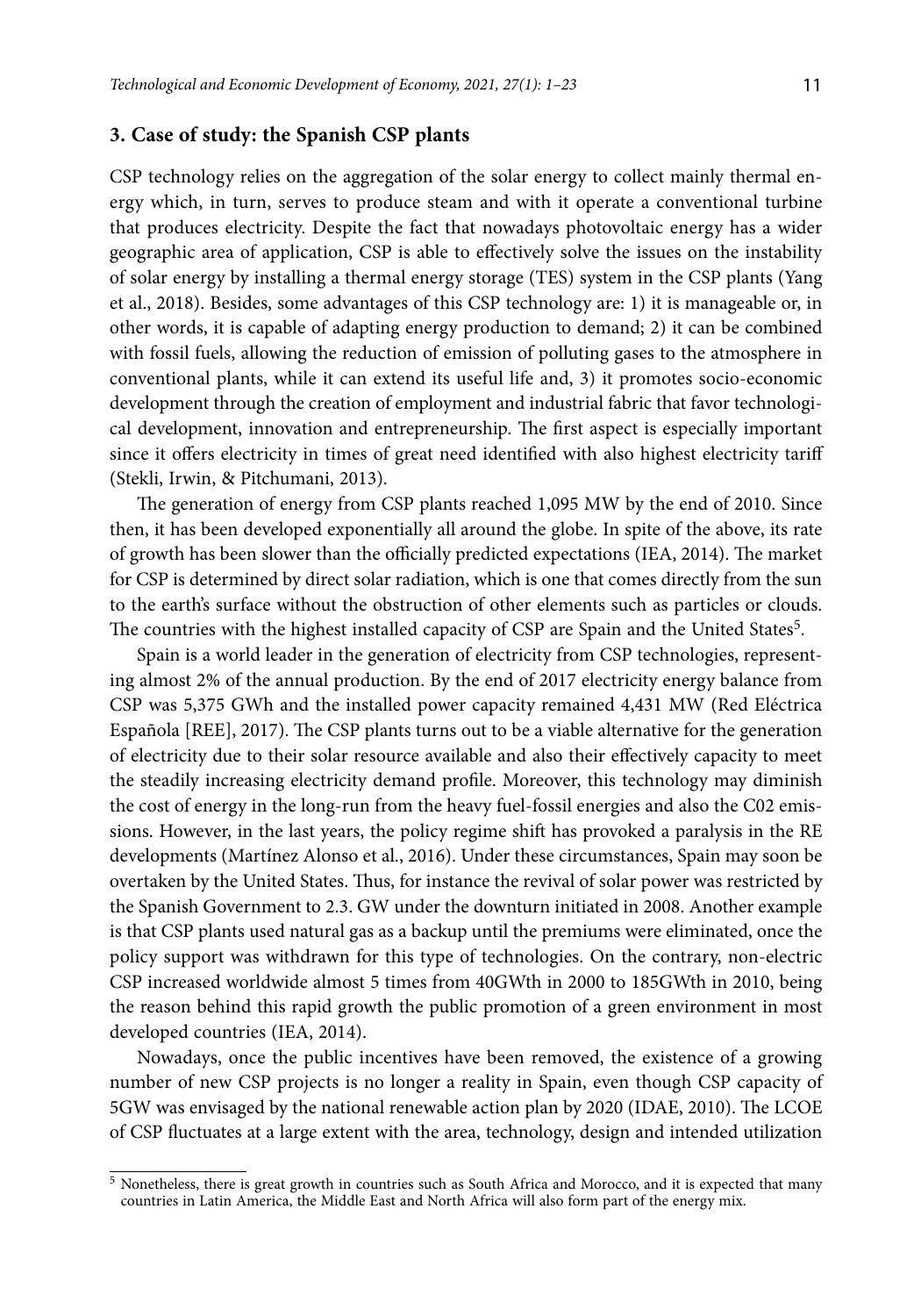of plants. In Spain, the current average LCOE is high because their plants presents relatively weak direct normal irradiance (IEA, 2014). In turn, O&M costs have been evaluated at USD 50/MWh in the CSP plants, considering fuel costs for backup and water consumption for mirror cleaning, feed water make-up and condenser cooling; though the larger the plants, the lower the O&M costs per MW, benefitting from better solar resource (Kovacic & Bogataj, 2017).

### **3.1. Determination of LCOE for CSP plants in Spain: a new approach**

The case study is based upon a 50MW parabolic trough CSP power plant with 14-hour thermal storage (with molten salts) located in Extremadura (Spain). This empirical study was carried out in 2018. We firstly define in detail the factors involved in the model that directly affect the LCOE present value to implement the theoretical model with the real values they take in this case study. Then, we group them into four dimensions: plant dependant factors, general factors, financial factors and economic factors.

#### **Time variables**

Investing year (*y*): it represents the year when the project starts ( $y = 0$ ) and, therefore, when the initial investment is made  $(I_0)$ .

Construction period (Nc): it represents the time it takes to build the plant; in our case study, one year.

Production year  $(x)$ : it represents the period in which energy is produced. In our case study, given that the construction lasts one year ( $Nc = 1$ ), energy is not be produced nor, therefore, sold until one year later  $(y = 1)$ .

Plant life (Nl): it represents the estimated life time of the plant and its components. For this type of plants, it usually varies between 25 and 30 years.

#### **Investment**

Total investment (I): it corresponds to the total investment needed to carry out the project. In this case study, it refers to a project of M€ 280. In turn, it can be broken down into:

- Investment year 1  $(I_1)$ : under this approach, the possibility of not doing all the investment in a single year is contemplated. It may be the case that the investment is distributed throughout the construction period. In this case it is not considered.
- Equity percentage (E): equity share. From the total investment required for the project, it is considered that 70% is from the shareholder and that the remaining 30% is financed by the bank, which has a series of financial costs, which will be analyzed later<sup>6</sup>.

#### **Electricity production**

Annual Net Electricity Production (Py): it indicates the net GWh that the plant produces per year, that is, exports to the network.

<sup>6</sup> This is one of the main differences with respect to other previous studies (see, for instance, Zhao et al., 2017) since the shareholder never finances 100% of the investment but rather looks for the banks to finance a part of the project.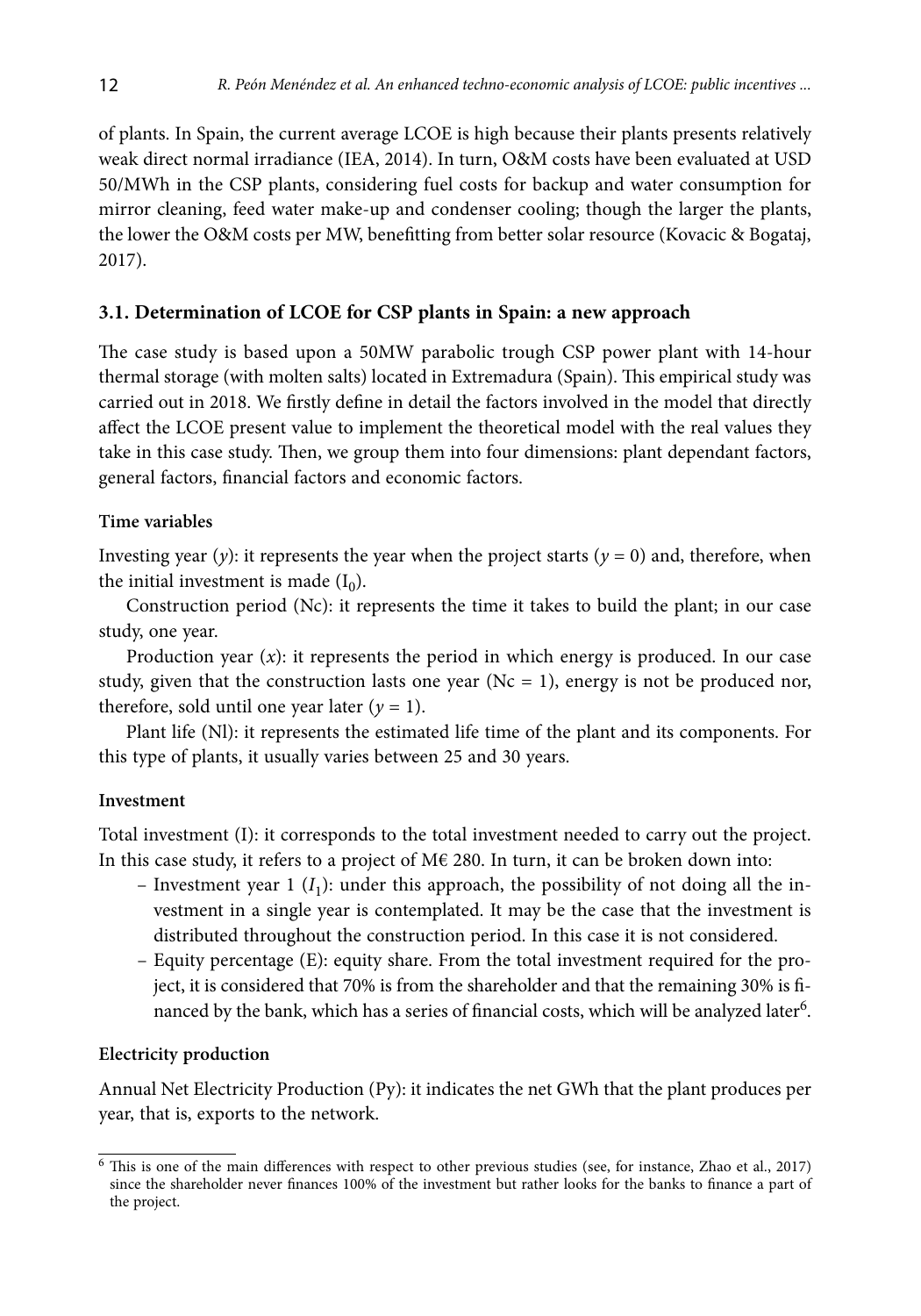- Electricity production of the plant  $(P_1)$ : Plant production without degradation and with an availability of 100%. For our reference plant, it was considered 219 GWh/year.
- Degradation (d): since the plant degrades over time, production is affected by this degradation along the time. A degradation of 0.1% has been considered, which is mainly due to the degradation of the turbine, and to the yield losses of both the heat exchangers and the solar field.
- Production load (Zy): it is related to the production year (*x*) since it can happen that, if the construction last 2 years, in the last year of construction a certain part of the energy produced can be sold. In this study case, this possibility is not considered.
- Availability (AVy): it considers that the plant never works at 100% of its capacity due to scheduled stops, maintenance, etc. In addition, this factor may be different during the first years of operation of the plant, since it is also necessary to take into account the learning process of the operators working in the plant. In our case study, 97% for the first year and 98% for the rest of years are considered.

### **Annual costs**

Operation & Maintenance costs per year (O&My): it contemplates the costs related to the operation of the plant, the maintenance of the equipment, the cleaning of the solar field, etc and their inflation.

- O&M costs at year 1 (O&M<sub>1</sub>): estimated as a 1.5% of the total investment.
- Annual discount rate in O&M costs  $(i_0)$ : an inflation rate is taken into account for these costs of 1.42% (annual discount rate).

Fuel costs (Fc): solar thermal plants also use fuel, both for start-ups and for use on days when solar radiation is low:

- Fuel price ( $p_f$ ): the price of fuel at the time this calculation was made was €/MWh 50.
- Annual fuel consumption  $(C_1)$ : fuel consumption was estimated at 22 GWh/year.
- Annual Discount rate in fuel costs  $(i_0)$ : the fuel inflation rate was estimated at 1.42%.

Insurance costs (IC): due to the risks that exists in this type of project, insurance should be considered and therefore, the costs derived from it:

– Annual insurance rate (S): in this case study, the insurance cost is 1% of the total investment.

### **Financial costs**

- Amortization (A): as a novelty, this study considers the amortization
	- Amortization schedule (Na): the amortization period is set by law in 15 years.
	- Depreciation base (Fa): The applicable base of the amortization is 100%.
- Financial costs (F): this is another fundamental factor in this paper. The financing of a part of the project by the bank has associated costs.
	- Bank interest rate (r): the bank interest is 5% for this project.
	- Equity percentage (E): as discussed above, it was 70% for this project.
	- Grace period (Ng): there could be a grace period for the repayment of the debt, but in this study case it is not considered.
	- Bank financing period (Nf): period of repayment of the debt (including the grace period), which was 15 years.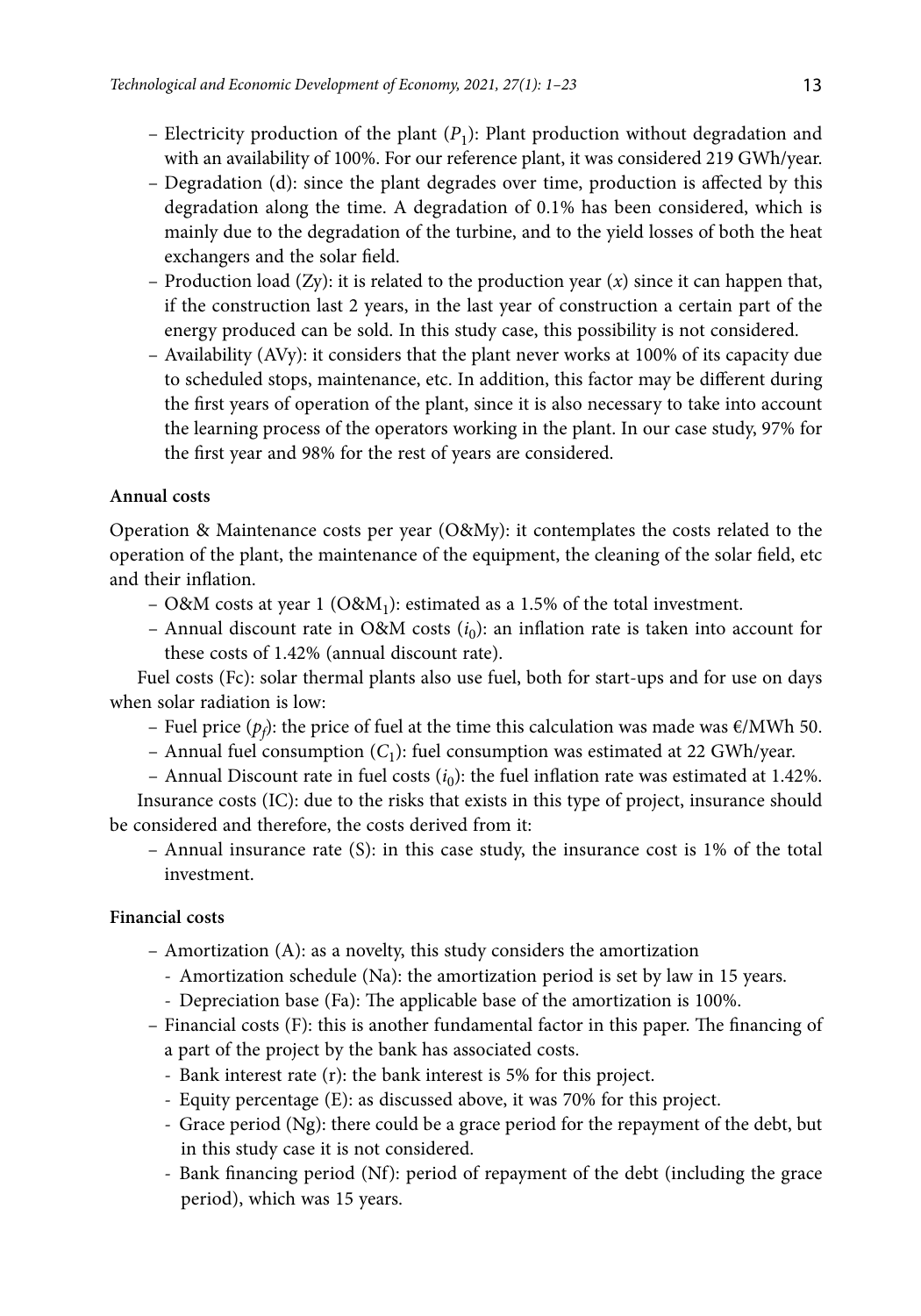- Annual income tax rate (T): the tax rate for this type of projects is 30%.
- Annual discount rate (shareholder IRR): normally, it is assumed a shareholder IRR between 8–10%. For this project, it was used as 8%.
- Levelized cost of electricity (LCOE): according to the model, the electricity would have to be sold at 165.9 for the sharedholder to have an IRR of 8%.

According to the above, next, we develop an empirical study for the Spanish CSP plants considered as a case study. In the absence of any public incentives, this empirical study calculates the LCOE on these plants with the aim of assessing different advanced alternatives for unending energy delivery related to the viability of the investment. In the determination of LCOE and, particularly related to risk assuming and financial issues, not only up-front investment cost but shareholder IRR over the project lifetime plays a key role and, therefore, it must be emphasized (Pawel, 2014). However, shareholder IRR and even other assumptions lying beneath are misreported due to the uncertainty revolving around them. For this reason, the measurement of that unpredictability is nowadays away from substantially all LCOE estimations (Darling et al., 2011).Thus, this new approach present estimations for both project IRR and shareholder IRR within a scenario projection for 25 years in Table 3.

In our study case, the evaluation of the LCOE for the CSP plants presented as a case study for Spain requires a total investment of 280 M€ within a lifetime of 25 years. It also shows an annual discount rate for the project (economic IRR) of 6.4% and an annual discount rate for the shareholder (financial IRR) of 8%. Besides, the LCOE achieved a level of 165.90 €/ MWh. This value will be the benchmark when carrying out the sensitivity analysis of the factors below.

| Parameter           | Value                   | Parameter                                | Value                               |  |  |
|---------------------|-------------------------|------------------------------------------|-------------------------------------|--|--|
|                     | Plant dependant factors | General factors                          |                                     |  |  |
| $P_1$               | 219.00 GWh/year         | S                                        | 1%                                  |  |  |
| $Z_0$ ; $Z_{y>0}$   | 0%; 100%                | T                                        | 30%                                 |  |  |
| Nc                  | 1 year                  | Nl                                       | 25 years                            |  |  |
| $AV_1$ ; $AV_{v>1}$ | 97%; 98%                | Fa                                       | 100%                                |  |  |
| d                   | $0.1\%$                 | Na                                       | 15 years                            |  |  |
| I<br>280 M€         |                         | Factors for financial or shareholder IRR |                                     |  |  |
| $I_1$               | 257.78 M€               | i shareholder                            | 8%                                  |  |  |
| $O&M_1$             | 4.24 M€/year            | r                                        | 5%                                  |  |  |
| $1_{\rm o}$         | 1.42%                   | E                                        | 70%                                 |  |  |
| $p_f$               | 50 €/MWh                | Ng                                       | $\Omega$                            |  |  |
| $C_1$               | 22 GWh/year             |                                          | 15 years                            |  |  |
| $i_f$               | 1.42%                   |                                          | Factors for economic or project IRR |  |  |
| <b>LCOE</b>         | 165.90                  | i_project                                | 6.4%                                |  |  |

Table 3. Measurement of LCOE: results for CSP plants in Spain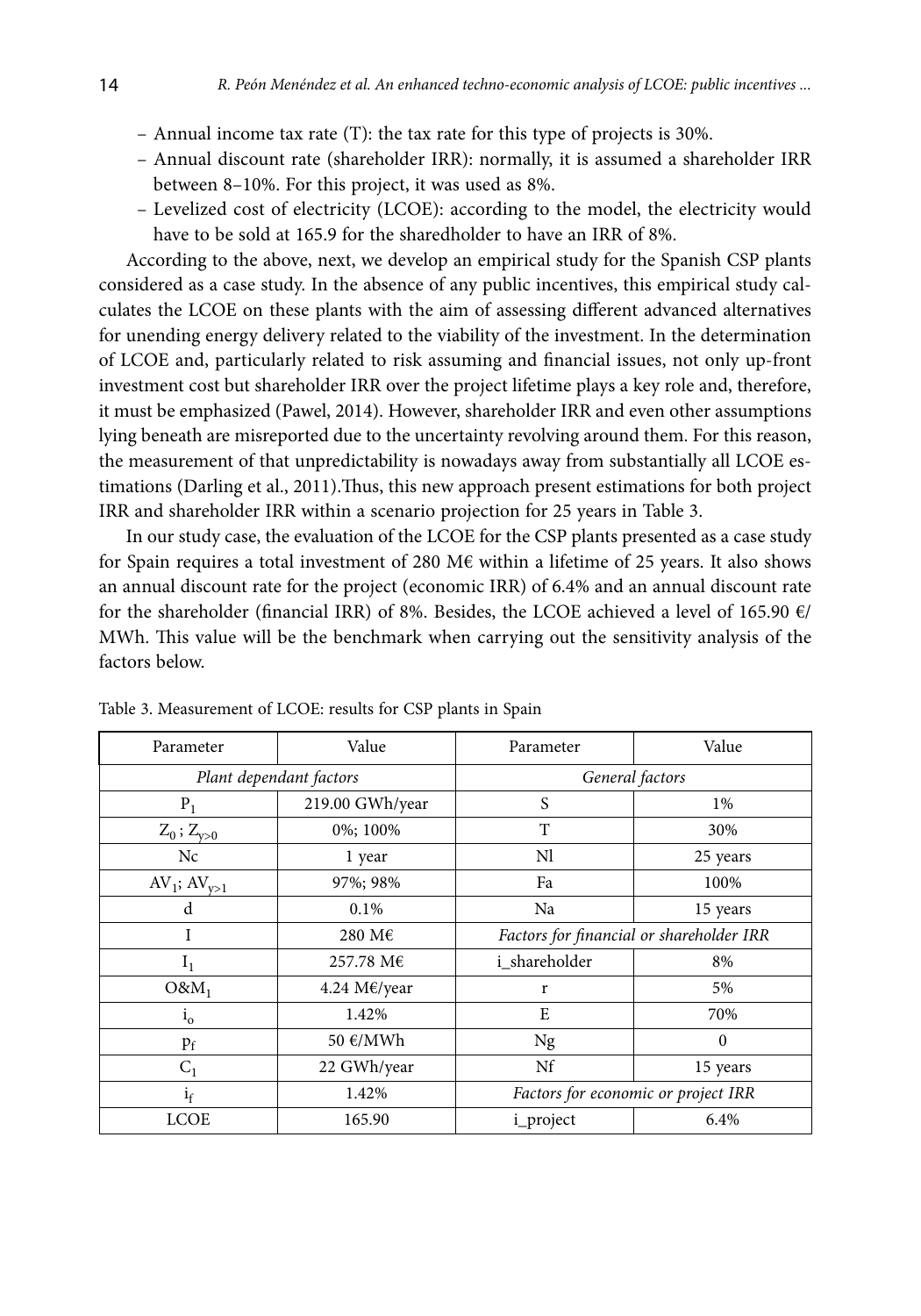#### **3.2. Sensibility analysis for minimizing LCOE value: description and results**

In this study, once the LCOE measure regarding revenues generated from the project cost (for both shareholder IRR and project IRR) is achieved, it can be suggested a quantitative analysis based on input parameter distributions in order to gain better insight into the selection of different alternatives for a given business case. In order to calculate the financial costs, the enhanced LCOE model has been empirically tested by means of a sensitivity analysis to bear in mind not only system costs but also other factors such as financial and banking issues, O&M costs, or different types of depreciation schedules. Besides, this configuration can be altered in order to incorporate public policy considerations such as taxes or subsidies. Thus, this sensitivity analysis approach led to a simplified comparison of different projects under the consideration of a set of input factors. The results for the CSP plants selected for Spain can be found in Table 4. It describes the usual values of financial variables established by the banks and also economic information from a public tender about a representative sample of CSP plants in Spain<sup>7</sup>.

In the sensibility analysis, fours dimensions are contemplated: plant dependent factors (annual net electricity production, total investment and O&M costs), general factors (annual insurance rate, annual income tax rate, plant life, and amortization schedule), factors for shareholder IRR (bank interest rate, equity percentage and bank financing period), and

| Descriptive<br>Variables                       | Factors                         | New LCOE<br>$\text{(IRR = } 8\%)$ | <b>LRU</b> | Sensitivity<br>Parameter  | Sensitivity<br>Value | <b>IRR</b><br>project |
|------------------------------------------------|---------------------------------|-----------------------------------|------------|---------------------------|----------------------|-----------------------|
| Annual Net<br>Electricity<br>Production $(a)$  | $\Delta P1 = 20\%$              | 138.3                             | $-0.166$   | $ALCOE/\Delta P_1$        | $-0.832$             | 6.4%                  |
| Total investment <sup>(a)</sup>                | $\Delta I = 20\%$               | 193.4                             | 0.165      | <b>ΔLCOE/ΔI</b>           | 0.829                | 6.4%                  |
| O&M Costs <sup>(a)</sup>                       | $\Delta$ O&M <sub>1</sub> = 20% | 170.5                             | 0.028      | ALCOE/AO&M1               | 0.139                | 6.4%                  |
| Annual Insurance<br>Rate                       | $\Delta S = 20\%$               | 168.6                             | 0.016      | ALCOE/AS                  | 0.081                | 6.4%                  |
| Annual Income<br>Tax Rate                      | $\Delta T = 20\%$               | 167.9                             | 0.012      | ΔLCOE/ΔΤ                  | 0.060                | 6.3%                  |
| Plant Life                                     | $\Delta$ Nl = 20%               | 164.7                             | $-0.007$   | <b>ALCOE/ANI</b>          | $-0.036$             | 6.9%                  |
| Amortization<br>schedule                       | $\Delta$ Na = 20%               | 168.2                             | 0.014      | ALCOE/ANa                 | 0.069                | 6.4%                  |
| Bank Interest Rate                             | $\Delta r = 20\%$               | 168.1                             | 0.013      | $\triangle LCOE/\Delta r$ | 0.066                | 6.5%                  |
| Equity<br>percentage <sup>(a)</sup>            | $\Delta E = 20\%$               | 176.0                             | 0.061      | <b>ALCOE/AE</b>           | 0.304                | 7.1%                  |
| <b>Bank Financing</b><br>Period <sup>(b)</sup> | $\Delta \mathrm{Nf} = 20\%$     | 164.8                             | $-0.007$   | <b>ALCOE/ANf</b>          | $-0.033$             | 6.3%                  |

Table 4. Sensitivity analysis: results for the Spanish CSP plants

*Note*: (a) important factors if  $|LRU| > 2\%$ , (b) including grace period. P is measured in GWh/year; I is measured in €Millions; O&M is measured in M€/year; LCOE and LRU (LCOE with relative uncertainty) are measured in  $E/MWh$  and time periods are measured in years.

<sup>7</sup> This information is confidential and it cannot be provided to the general public.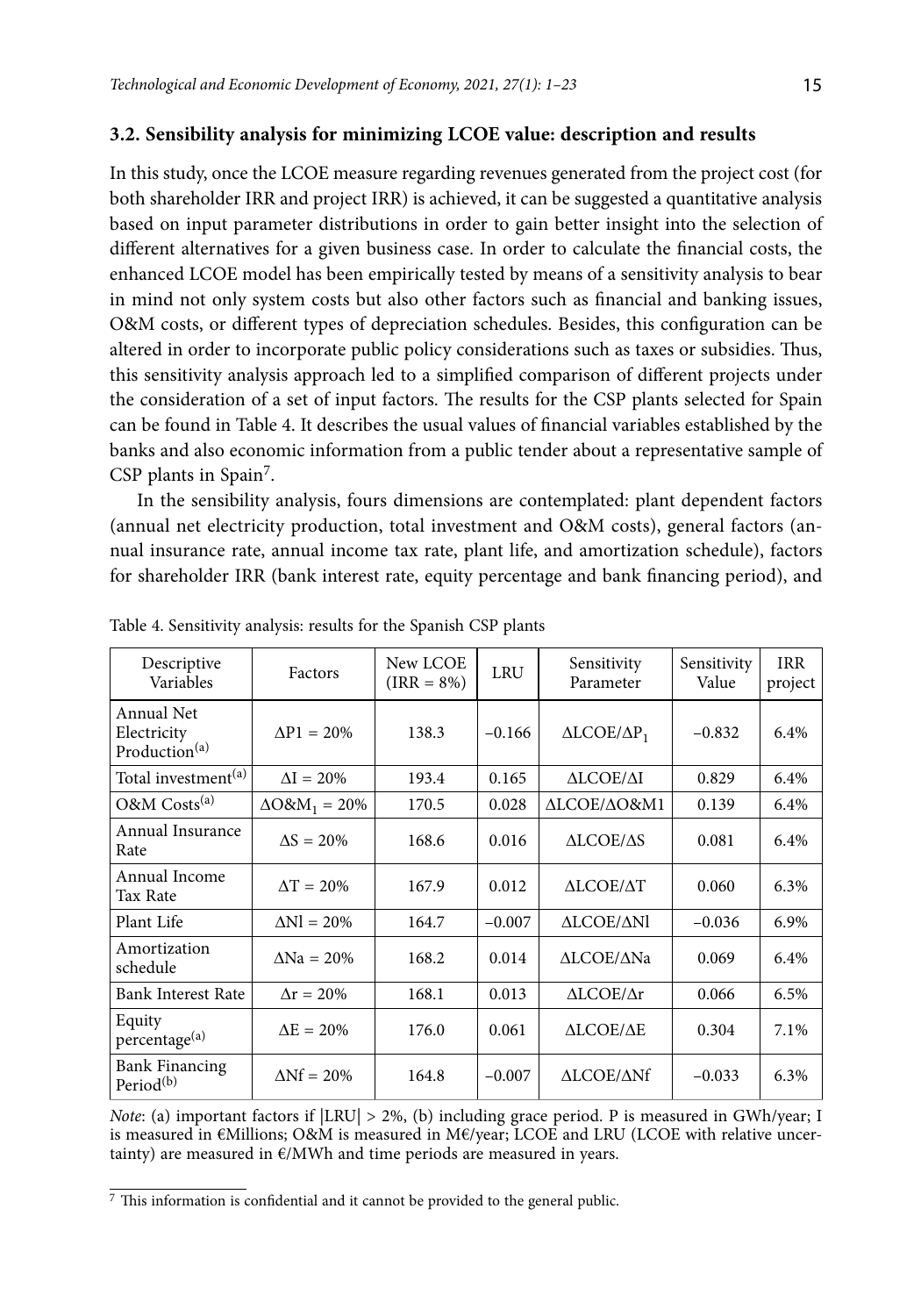factors for economic IRR. This analysis has been developed by altering one of the factors (one by one) and calculating the value of the LCOE in order to maintain the shareholder's IRR always at 8%, as it was obtained for the real case study of the CSP plants in Spain. In this way, this analysis seeks to minimize the LCOE not being altered the shareholders' returns (shareholder IRR) in order to guarantee the viability of the project. In order to offer a homogeneous evaluation analysis and following other previous studies (Zhao et al., 2017), the percentage change of each parameter was 20%. The most important factors are expected to be those for which |LRU| is greater than 2%.

From the real LCOE value of 165.9 for the current CSP plants, the sensitivity analysis yields the following results. The variables that lead to a minimization of the LCOE value are not associated to any specific parameter group, and in particular, they are: the annual net electricity production, the plant life and the bank financing period. Thus, the higher their values, the lower the LCOE value (negative sign in their sensitivity values). However, its importance in the contribution to reducing the LCOE is not equivalent. Thus, while the annual net electricity production achieves a LCOE reduction of more than 16%, the other two variables barely achieve a reduction of 0.7%. Regarding the impact on the IRR (economic) project, it would increase similarly in the three cases (6.4%, 6.9% and 6.3%, respectively).

In the rest of cases, on the contrary, the LCOE value increases as the level of those variable also rises. However, again, these changes are not the same. In particular, it is remarkable the total investments which would increase the LCOE by more of 16%, with a maximum value of 193.4, followed by the equity percentage, with an increase in the LCOE of 6.1%. O&M costs are also important, although to a lesser extent, since their increase only means an increase of 2.8% in the LCOE. Other factors such as insurance, taxation, amortization systems or bank financing period have barely shown a significant influence on the changes of the LCOE. The LCOE values (for a fixed shareholder IRR of 8%) under the variation of the most important factors are represented in Figure 2.

From the above it follows that the most sensitive factors for the LCOE (changes with |LRU| greater than 2%) are, in most cases, harmful in order to get the minimization of the price of energy. Thus, except for the annual net electricity production, the other three factors (total investments, equity percentage and O&M costs) contribute to increase the LCOE by a high percentage. The results of this study are in line with the most recent empirical evidence worldwide, which holds that investment costs, O&M costs, electricity production and discount rate are the most significant variables that affect the LCOE of CSP projects (Hernández-Moro & Martínez-Duart, 2013; Zhao et al., 2017; Yang et al., 2018). Additionally, in our case, equity percentage also appears as one of the fundamental variables for minimizing the LCOE. There are other branch of studies that focus on factors in particular to establish comparative analyzes, such as Reichling and Kulacki (2008) for the USA, which points out the importance of cost capital or Boukelia *et al.* (2017) for Turkey, which emphasizes the annual power generation and the capacity factor, also highlighted by I. Purohit and P. Purohit (2010) for India and also by Izquierdo *et al.* (2016) and Guédez *et al.* (2014) for Spain, along with the storage capacity. Other variables, however, such as the useful lifetime of the CSP system, have a lower effect on their NPV.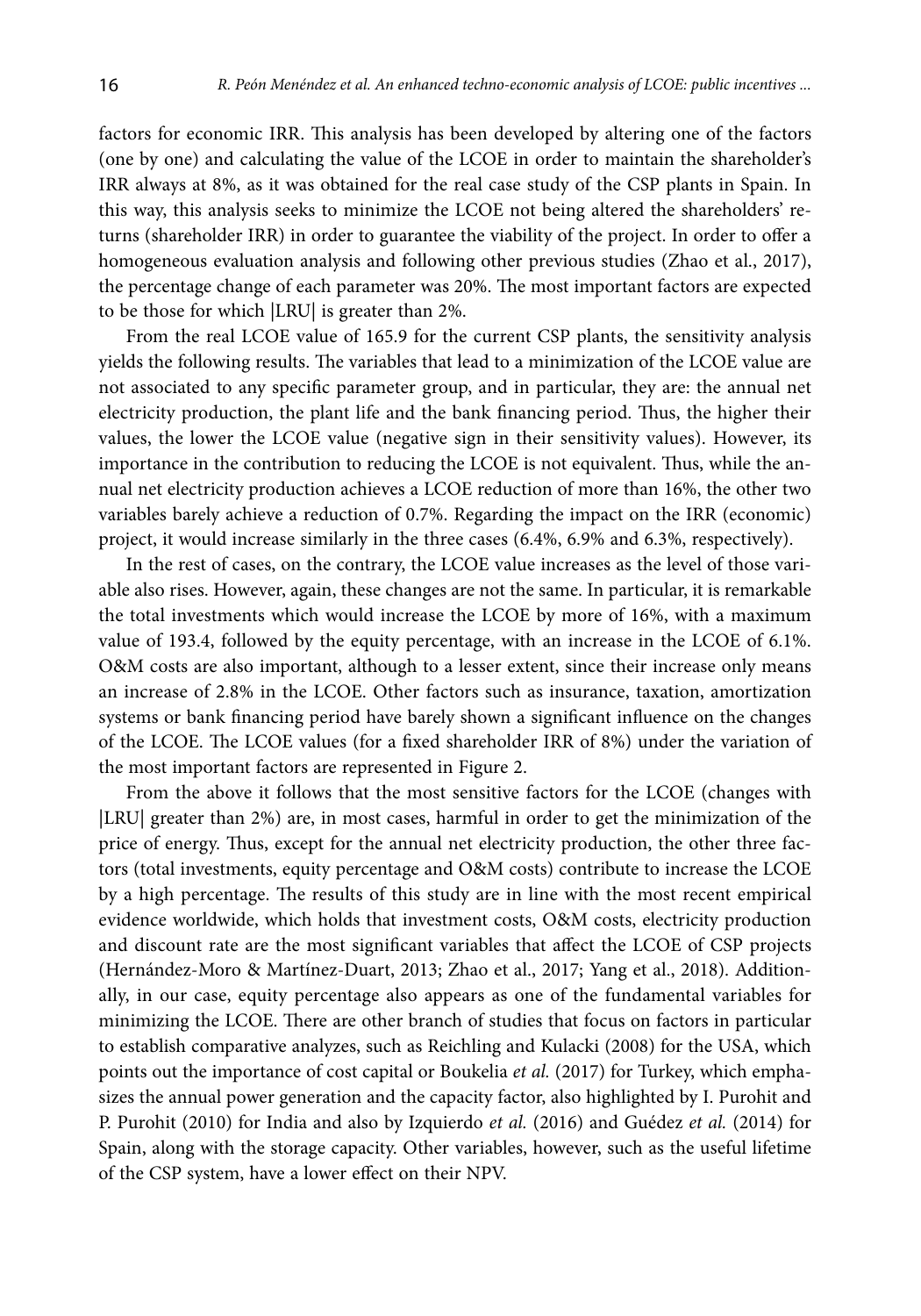

Figure 2. Sensitivity analysis: main results: a – Annual Net Electricity Production; b – Total investment; c – O&M costs; d – Equity percentage

Overall, these outcomes call attention to the viability of CSP plants as a sustainable alternative for the generation and delivery of electricity in Spain. This technology is remarkable to address the risks of climate change and also to achieve the challenging Sustainable Development Goal number 7 of the United Nations: ensure access to affordable, reliable, sustainable and modern energy for all. Besides, this alternative can strengthen the electricity price stabilization, favoring in this way a decarbonized industry. Thus, more generally, the evaluation of projects in this regard must include not only LCOE estimations but also the expected returns of the shareholders involved in those projects in order to obtain a comprehensive net present value. This comprehensive techno-economic study can add some preeminent scientific groundwork for the investment decisions and policy making of CSP industry in Spain since it includes all the factors contemplated in Table 5, unlike other previous studies where only some of them are contemplated.

| Reference                                   | Fc | O&M |             | IC | r | T | A | E | F | <b>BDI</b> |
|---------------------------------------------|----|-----|-------------|----|---|---|---|---|---|------------|
| Hernández-Moro and<br>Martínez-Duart (2013) |    | X   | X           | X  |   |   |   |   |   |            |
| Li, Liao, Rao, and Liu (2014)               |    | X   | X           | X  |   |   |   |   |   |            |
| Ouyang and Lin (2014)                       |    | X   | X           |    |   |   |   |   |   |            |
| Ondraczek, Komendantova,<br>and Patt (2015) |    | X   | X           |    |   |   |   |   |   |            |
| Yuan, Sun, Zhang,<br>and Xiong (2014)       |    | X   | X           | X  | X |   |   |   |   |            |
| Zhao et al. (2017)                          |    | X   | $\mathbf x$ | X  | X | X | X | X |   |            |

Table 5. Factors considered in the analysis of LCOE: empirical evidence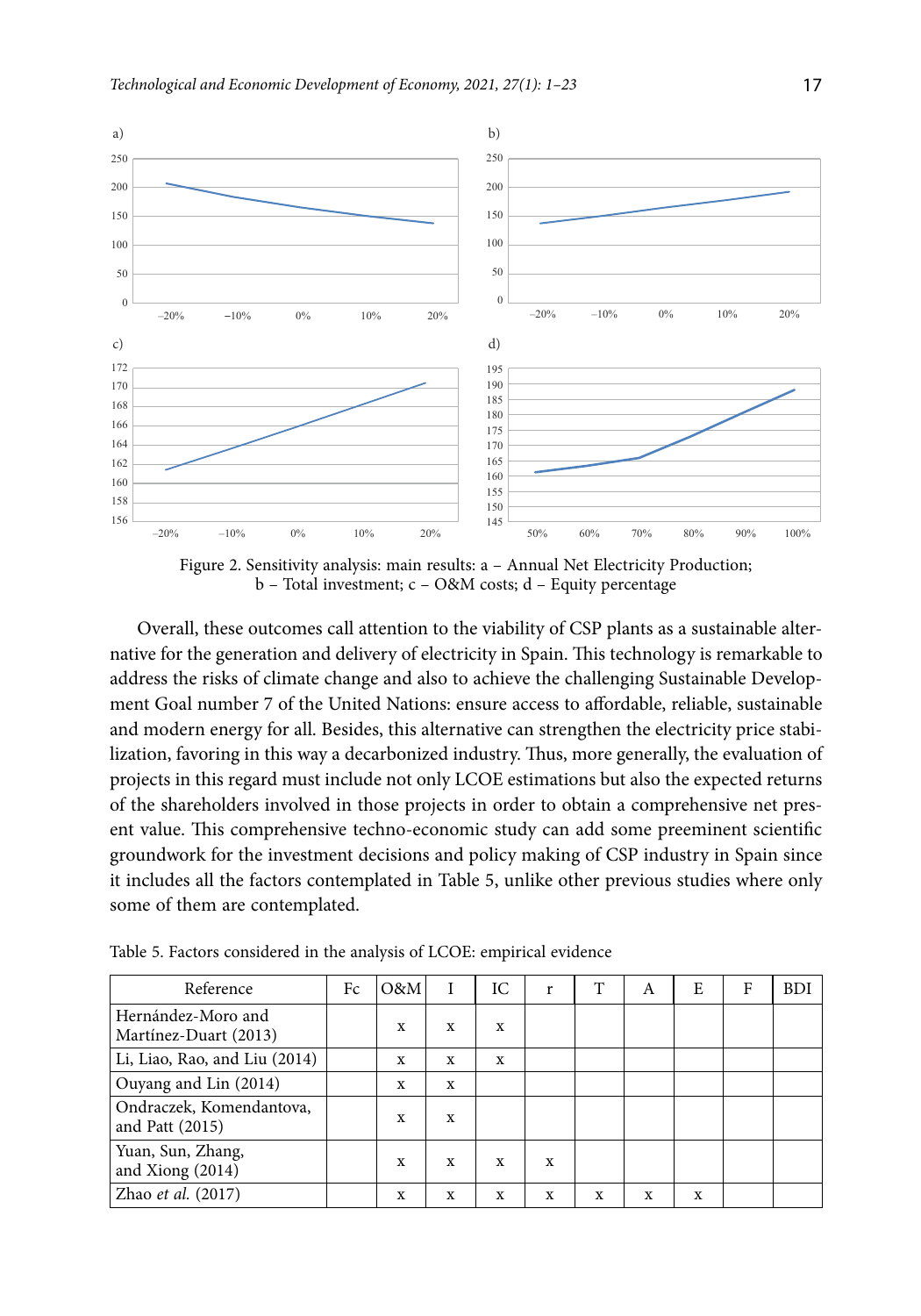### **4. Discussion and implications: public incentives vs private investment**

From the previous results, it can be glimpsed whether the public incentives or the private ones favor the minimization of the price of energy, that is, of the LCOE value. At a glance, this study shows that traditional public measures such as taxes or fiscal amortization schemes have a little impact on LCOE. On the contrary, the influence of other private factors such as annual net electricity production or total investment are clearly more effective. These outcomes are aligned with the current empirical evidence at the point that if private stakeholders are empowered to implement a comprehensive evaluation process of these technologies, it is less probable that governments can dominate the energy process (Martínez Alonso et al., 2016) and, therefore, they promote the model of RE generation to a new promising roadmap. Hence, public incentives should relied on other type of government actions more related to production process or investment.

RE technologies and, in particular, CSP have become increasingly cost-competitive. Besides, the available capital to invest in RE projects all around the world has no shortages with a financial sector that comprises over €100 trillion of assets. Under this panorama in the private environment, it is hard to believe why investment in RE not growing faster and still is constrained the debt financing for capital-intensive renewable projects<sup>8</sup>. In this regard, contradictory policies, imbalances in electricity markets and investment risk are then the factors explaining the deficiency on investment and innovation in RE (Ang, Röttgers, & Burli, 2017).

At this political field, enlarge investment in RE demands the design of public incentives in the form of feed-in tariffs (FiTs, i.e., a guaranteed minimum price per unit of RE generated); RE certificates (certifying that one unit of electricity was generated from a RE source, which can be offered in the market independently from the subjacent physical electricity related to a RE generation source); and public tenders (including public competitive bidding or auctions for a set capacity of RE). In this sense, while feed-in tariffs and certificates stimulate investment in most developed economies, auctions and tenders have favored sustainable investment in emerging countries despite the strain from fossil-fuel subsidies in the electricity market. However, at the same time, explicit carbon prices (using emissions trading schemes or taxes) have boosted investment in RE in both advanced and emerging countries, especially in solar energy. Therefore, the alignment of incentives is crucial not only for investment in low-carbon energies but also for innovation in these technologies, finding both positive effects (such as FiTs stimulating renewable patents) and negative ones (such as the combination of setting carbon prices with government RD&D spending in renewables technologies). On the other hand, public expenditures in research, development and demonstration (RD&D) has been proved to be a key to promote patents in RE (Polzin, Migendt, Täubec, & von Flotow, 2015).

Despite this knowledge, public policy in most countries has been moved off from FiTs toward public tenders to adapt it to the conditions of a constantly changing market and also to regulate the development of large-scale RE and reduce prices in the final market. Nevertheless, public RD&D expenditures are at historic lows with the subsequence negative impli-

<sup>&</sup>lt;sup>8</sup> It is required that annual investment in renewable increase by 150% until 2050 to fulfil the Paris Agreement's goal of reducing temperature below 2 °C.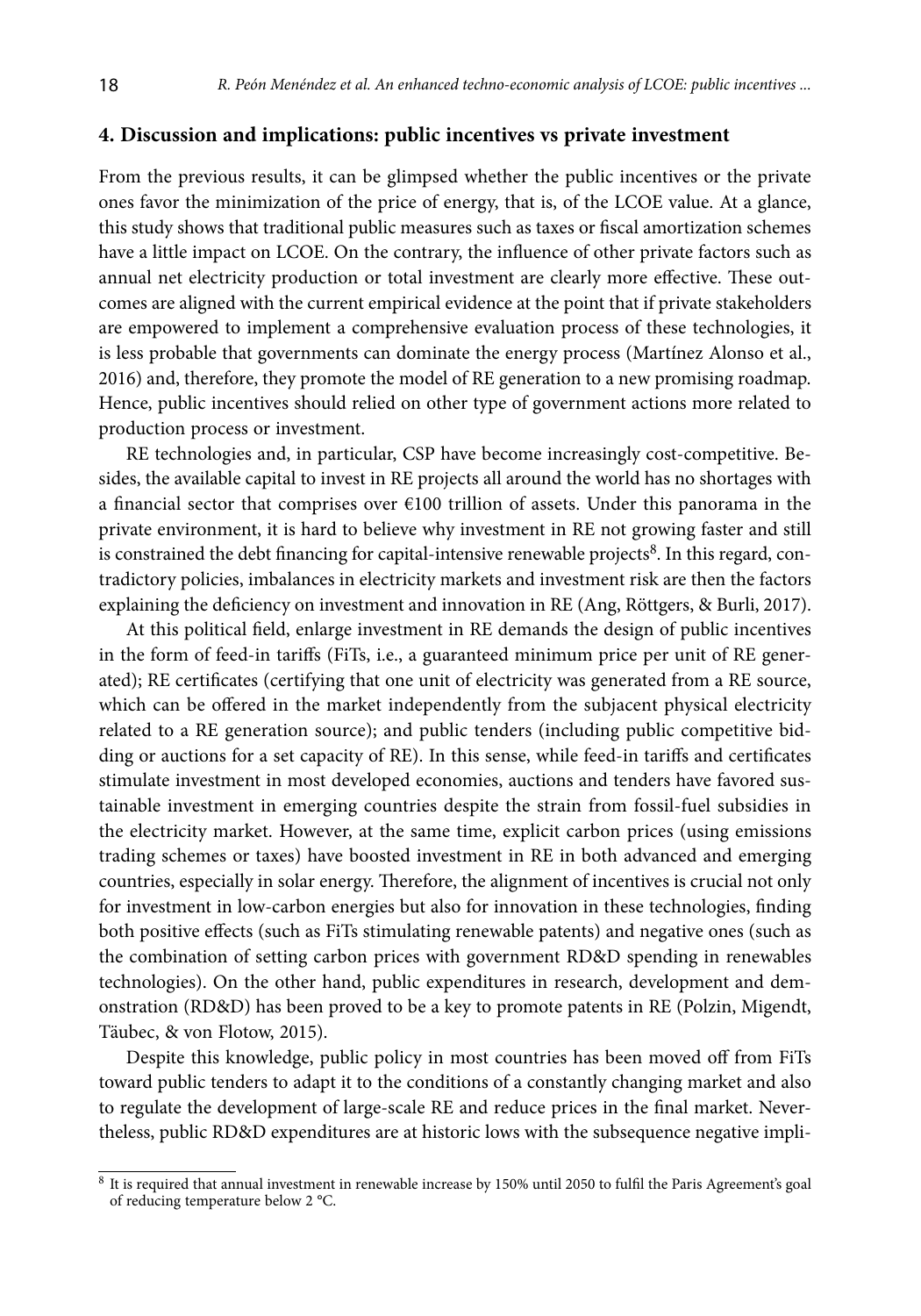cations for innovation. Hence politicians want to articulate incentives and build the requirements from investment policy to competition market policy (including trade and financial considerations) in order to make more attractive to investors the firm commitment to the RE (Table 6). To sum up, targeted public incentives and green policies should encompassed the broader investment and innovation environment for RE. Besides, evidence-based research (as the one provided in this empirical study) and stakeholder cooperation are required to easily design powerful public measures and other related incentives by politicians in order to forward the transformation to a decarbonized economy<sup>9</sup>.

| Significant factor      | Description (examples)                                                                                                                                                                                                                                                             |  |
|-------------------------|------------------------------------------------------------------------------------------------------------------------------------------------------------------------------------------------------------------------------------------------------------------------------------|--|
| <b>Business</b>         | Overall ease of doing business                                                                                                                                                                                                                                                     |  |
| Investment policy       | Registering property<br>Corruption perception<br>Regulatory quality for solar energy                                                                                                                                                                                               |  |
| Investment facilitation | Licenses<br>Permit system                                                                                                                                                                                                                                                          |  |
| Competition policy      | Direct control of the state over enterprises                                                                                                                                                                                                                                       |  |
| Trade policy            | Ease of trading across borders in the EU                                                                                                                                                                                                                                           |  |
| Financial market policy | Access to domestic credit for private sector<br>Sovereign credit rating<br>Implementation of Basel III leverage ratio (which aims at restricting<br>excessive leverage and exposure from banks, constraining access<br>to long-term financing for capital - intensive RE projects) |  |

Table 6. Policy drivers for investment flows in renewable power

In Spain, the main government support for the generation of electricity from RE (the "Régimen Especial") was initially supported by a price regulation system where the plant operators could select one of the following alternatives: a FiT or a guaranteed premium paid when at the pike of the electricity price on the wholesale market. Thus, Spain has utilized FiTs to favorably boost RE, especially wind and solar. However, EU FiTs programs have been reproved as a mechanism that excessively promote RE at the expense of higher public expenditures. Because of this and other reasons, after several years as a world leader in the implementation of RE, Spain undergo a rapid deceleration since 2012 when governments removed all the public incentives created to deploy RE creating at that time a paralysis in the entire RE sector. Then, in 2014 for a new support scheme pursued to award a particular compensation regime for new RE plants placed in the electricity system through three competitive call for tenders: 1) a contribution mechanism creating fees for pre-existing and new self-consumption putting in place Renewable Energy Systems (RES) according to levels of capacity and generation (e.g. a tax credit for solar thermal); 2) RES-Electricity operators are empowered to grid connection where a dispatchable energy is prioritized contrary to the grid operator; and 3) policies for training and certification (e.g. financial backing in constructions

<sup>9</sup> The number of universities and patents related to RE technologies are both considered in this type of empirical studies.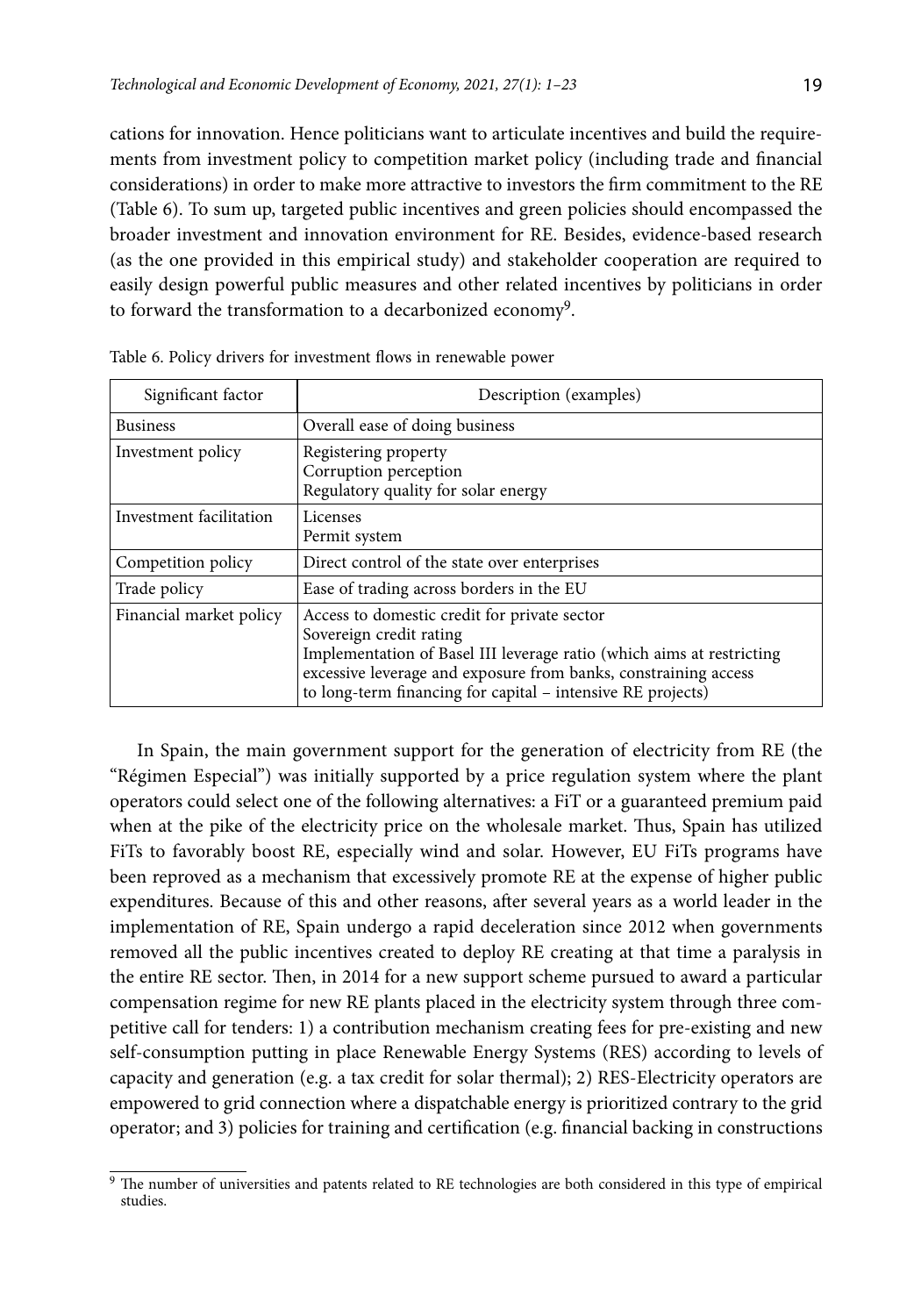that are provided from RES). Besides, a new RD&D plan for the period 2017–2020 intended to promote RES-E, RES-H&C and RES-T (electricity, heating & cooling and transport, respectively). Based on the aforementioned, this new public incentives may aim to deploy RES in a more effective way by combining public incentives that encourage private investment in order to achieve a low carbon economy. Only in this way it can be avoided lock-down situations like the one occurred from 2012 in Spain and even be reduced the systemic instability of this sector.

#### **Conclusions**

Decision making in the selection of investment projects related to energy technologies require an extensive financial analysis, involving not only investor but also other stakeholders such as technical professionals and even regulators and policy makers. Despite of its great interest, there is still no well-established methodology to compare costs and returns among different electricity-generating technologies in a comprehensive manner.

This paper introduces a comprehensive methodology in the mathematical model of LCOE for power generation cost calculation by exploring the required system and finance cost needed during the lifetime cycle and the time value of investment. Thus, this technoeconomic research offers a new approach for the calculation of the shareholder IRR that to the best of our knowledge had never been explored before. As a result, the LCOE model constructed in this paper includes not only the traditional plant dependant factors or other general factors but also financial and economic factors such as degradant rate, inflation rate, a breakdown analysis of depreciation and financial costs (grace period, bank financing period, etc.). Moreover, this theoretical model can be used as a reference for the minimization of LCOE in any type of renewable energy power generation technology since the methodology used includes common factors for most of power plants.

CSP plants represent an increasing share in the era of renewable energy and these technologies are especially remarkable in the case of Spain. For those reasons, in the empirical part of the paper we implemented this model for a 50MW parabolic trough CSP power plant with 14-hour thermal storage (with molten salts) located in Extremadura (Spain). This particular technology is the most developed one within the CSP power plants. To do so, general relations within the model were obtained and several factors variations were also discussed. The results obtained from LCOE calculations are highly influenced by the assumptions first set in the analysis. Because of it, the derived model was then used to compare various projects (plants) under different assumptions. Thus, a sensitivity analysis is also performed to establish the influence that market conditions have on the determination of LCOE for different scenarios under the maintenance of a given shareholder IRR for investors. This last assumption makes investment decisions indifferent among several projects in order to focus solely on the minimization of the LCOE. In this way, the richness of the available data allows us to use a wide set of input factors showing, a more adjusted LCOE distribution in order to reduce the uncertainty of the costs associated with a CSP project.

Findings reveal that the minimization of the LCOE value can be achieved under the cooperation of public and private agents based on the alignment of incentives that leads to a low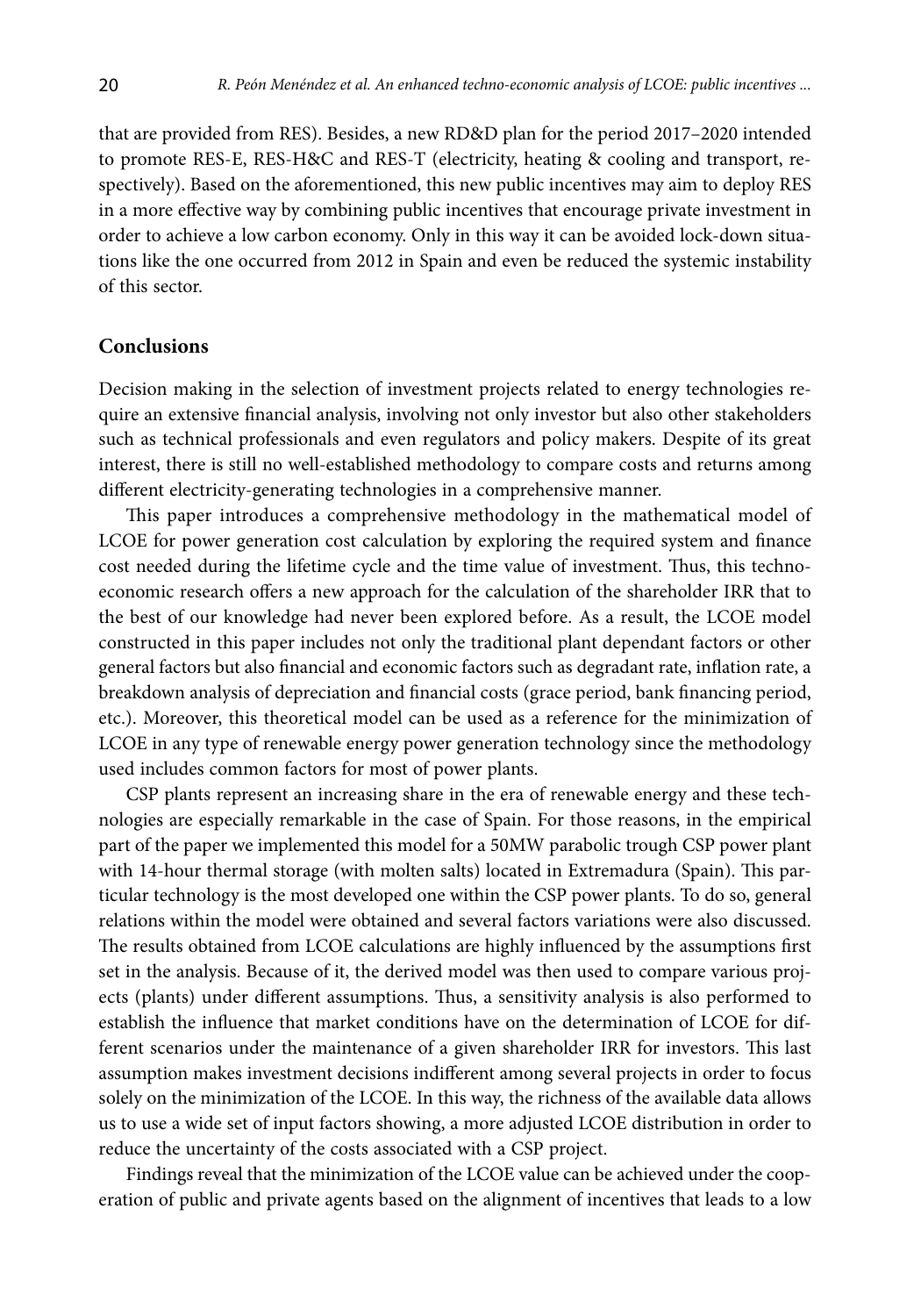carbon economy. Precise public incentives jointly with other greener political measures (such as FiTs and government RD&D expenditures) should be incorporated in line with a greater drive for private investment and innovation in RE environments. Therefore, a strategic public planning for CSP plants could be of great importance in achieving the goals of RE planning and carbon emission reduction. To do so, the policy design is crucial since not only the type of support instrument but rather its profitability characteristics will influence the investor behavior. Finally, this model has the advantage of readily extending to other technologies in order to compare the returns and costs from different types of energy. In this way, further studies using the new approach outlined in this paper are demanded in order to create a systematic analysis and also quantitative assessment by using LCOE and FCR estimations for diverse business projects and, therefore, its influence on both shareholder and project returns.

### **Author contributions**

Rogelio Peón Menéndez and Alejandro Parra Martín conceived the study and were responsible for the design and development of the data analysis and also data collection. Laura Varela-Candamio and María-Teresa García-Álvarez were responsible for empirical analysis and data interpretation. Laura Varela-Candamio wrote the first draft of the article.

#### **Disclosure statement**

The usual disclaimer applies.

## **References**

- Ang, G., Röttgers, D., & Burli, P. (2017). *The empirics of enabling investment and innovation in renewable energy*. (OECD Environment Working Papers, No. 123). Paris: OECD Publishing. <https://doi.org/10.1787/67d221b8-en>
- Boukelia, T. E., Arslan, O., & Mecibah, M. S. (2017). Potential assessment of a parabolic through solar thermal power plant considering hourly analysis: ANN-based approach. *Renewable Energy*, *105*, 324-333.<https://doi.org/10.1016/j.renene.2016.12.081>
- Caldés, N., Varela, M., Santamaría, M., & Sáez, R. (2009). Economic impact of solar thermal electricity deployment in Spain. *Energy Policy*, *37*, 1628-1636. <https://doi.org/10.1016/j.enpol.2008.12.022>
- Darling, S. B., You, F., Veselka, T., & Velosa, A. (2011). Assumptions and the levelized cost of energy for photovoltaics. *Energy* & *Environmental Science*, *4*(9), 3133-3139. <https://doi.org/10.1039/c0ee00698j>
- Dieter, F., & González, D. M. (2014). Operability, reliability and economic benefits of CSP with thermal energy storage: First year of operation of ANDASOL3. *Energy Procedia*, *49*, 2472-2481. <https://doi.org/10.1016/j.egypro.2014.03.262>
- Hernández-Moro, J., & Martínez-Duart, J. M. (2013). Analytical model for solar PV and CSP electricity costs: Present LCOE values and their future evolution. *Renewable and Sustainable Energy Reviews*, *20*(4), 119-132. <https://doi.org/10.1016/j.rser.2012.11.082>
- Guédez, R., Spelling, J., Laumert, B., & Fransson, T. (2014). Optimization of thermal energy storage integration strategies for peak power production by concentrating solar power plants. *Energy Procedia*, *49*, 1642-1651. <https://doi.org/10.1016/j.egypro.2014.03.173>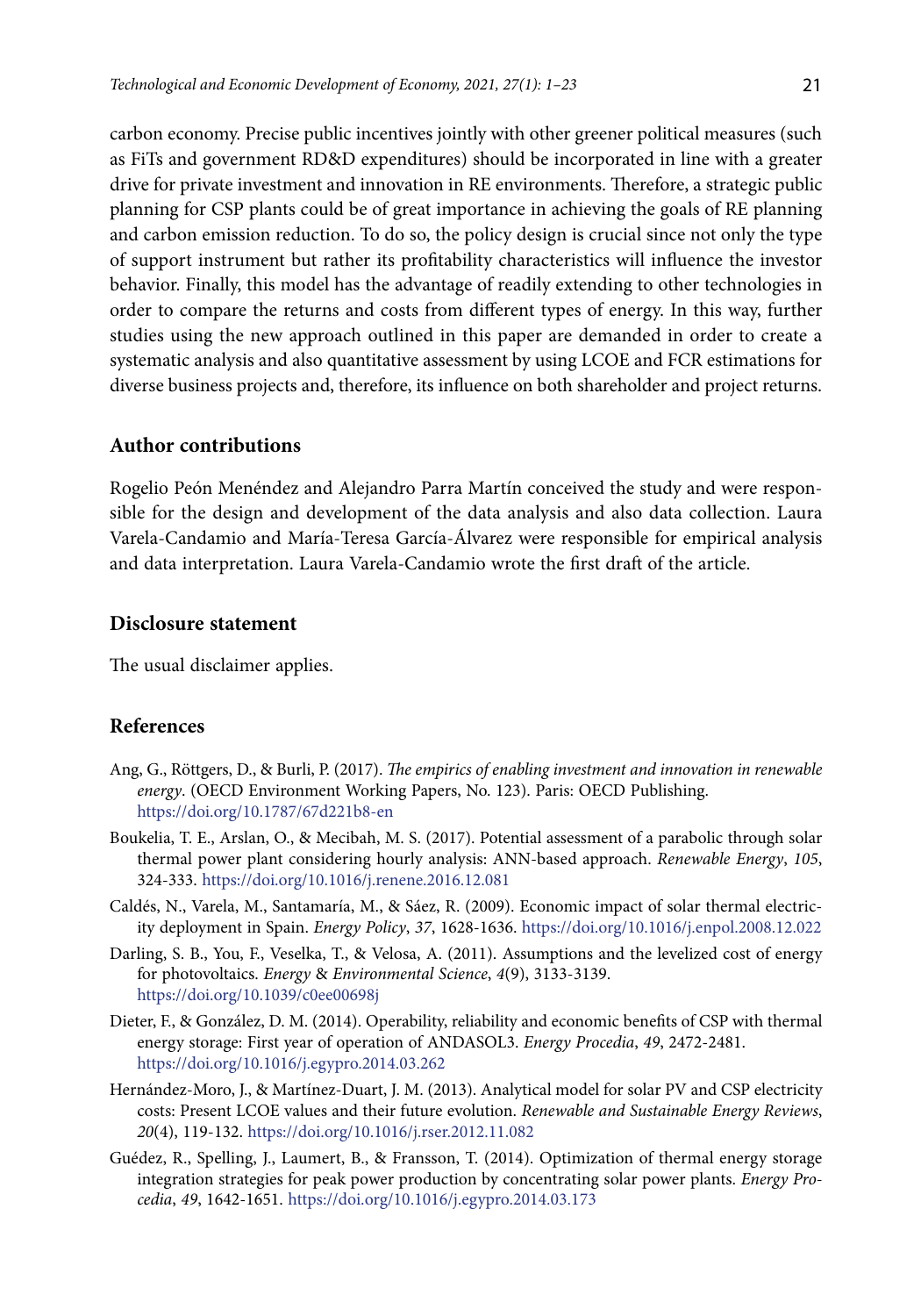- Guédez, R., Topel, M., Conde, I., Ferragut, F., Callaba, I., Spelling, J., Hassar, Z., Pérez Segarra, C. D., & Laumert, B. (2016). A methodology for determining optimum solar tower plant configuration and operating strategies to maximize profits based on hourly electricity market prices and tariffs. *Journal of Solar Energy Engineering*, *138*(2), 021006. https://doi.org/[10.1115/1.4032244](http://dx.doi.org/10.1115/1.4032244)
- International Energy Agency. (2017). *Renewables 2017*. *Analysis and Forecasts to 2022*. Market report series. Retrieved from [www.iea.org/Textbase/npsum/renew2017MRSsum.pdf](http://www.iea.org/Textbase/npsum/renew2017MRSsum.pdf)
- International Energy Agency. (2014). *Technology Roadmap: solar thermal electricity*. Retrieved from [www.iea.org/publications/freepublications/publication/technologyroadmapsolarthermalelectricity](http://www.iea.org/publications/freepublications/publication/technologyroadmapsolarthermalelectricity_2014edition.pdf) [\\_2014edition.pdf](http://www.iea.org/publications/freepublications/publication/technologyroadmapsolarthermalelectricity_2014edition.pdf)
- Izquierdo, S., Montanes, C., Dopazo, C., & Fueyo, N. (2016). Analysis of CSP plants for the definition of energy policies: the influence on electricity cost of solar multiples, capacity factors and energy storage. *Energy Policy*, *38*(10), 6215-6221. <https://doi.org/10.1016/j.enpol.2010.06.009>
- Kovacic, D., & Bogataj, M. (2017). Net present value evaluation of energy production and consumption in repeated reverse logistics. *Technological and Economic Development of Economy*, *23*(6), 877-894. https://doi.org/10.3846/20294913.2015.1065455
- Lee, M., Hong, T., Koo, C., & Kim, C.-J. (2018). A break-even analysis and impact analysis of residential solar photovoltaic systems considering state solar incentives. *Technological and Economic Development of Economy*, *24*(2), 358-382. <https://doi.org/10.3846/20294913.2016.1212745>
- Li, Y. Q., Liao, S. M., Rao, Z. H., & Liu, G. (2014). A dynamic assessment based feasibility study of concentrating solar power in China. *Renewable Energy*, *69*(3), 34-42. <https://doi.org/10.1016/j.renene.2014.03.024>
- Liu, M., Steven Tay, N. H., Bell, S., Belusko, M., Jacob, R., Will, G., Saman, W., & Bruno, F. (2016). Review on concentrating solar power plants and new developments in high temperature thermal energy storage technologies. *Renewable and Sustainable Energy Reviews*, *53*, 1411-1432. <https://doi.org/10.1016/j.rser.2015.09.026>
- Lund, P. D. (2011). Boosting new renewable technologies towards grid parity-Economic and policy aspects. *Renewable Energy*, *36*(11), 2776-2784. <https://doi.org/10.1016/j.renene.2011.04.025>
- Martínez Alonso, P., Hewitt, R., Díaz Pacheco, J., Román Bermejo, J., Román Bermejo, L., Hernández Jiménez, V., Vicente Guillén, J., Bressers, H., & de Boer, C. (2016). Losing the roadmap: renewable energy paralysis in Spain and its implications for the EU low carbon economy. *Renewable Energy*, *89*, 680-694. <https://doi.org/10.1016/j.renene.2015.12.004>
- Nemet, G. F., & Kammen, D. M. (2007). U.S. energy research and development: declining investment, increasing need, and the feasibility of expansion. *Energy Policy*, *35*(1), 746-755. <https://doi.org/10.1016/j.enpol.2005.12.012>
- National Research Council. (2010). *Hidden costs of energy: unpriced consequences of energy production and use*. National Academies Press, Washington, DC. Retrieved from www.ourenergypolicy.org/ wp-content/uploads/2012/06/hidden.pdf
- IDAE. (2010). *Plan de Acción Nacional de Energías Renovables de España PANER: 2011–2020*. National Renewable Action Plan. IDAE. Ministry of Industry, Tourism and Commerce, Spain. Retrieved from [www.idae.es/file/9712/download?token=6MoeBdCb](http://www.idae.es/file/9712/download?token=6MoeBdCb) (in Spanish).
- Ondraczek, J., Komendantova, N., & Patt, A. (2015). WACC the dog: The effect of financing cost on the levelized cost of solar PV power. *Renewable Energy*, *75*, 888-898. <https://doi.org/10.1016/j.renene.2014.10.053>
- Ouyang, X. L., & Lin, B. Q. (2014). Levelized cost of electricity (LCOE) of renewable energies and required subsidies in China. *Energy Policy*, *70*(7), 64-73. <https://doi.org/10.1016/j.enpol.2014.03.030>
- Parrado, C., Girard, A., Simon, F., & Fuentealba, E. (2016). 2050 LCOE (Levelized Cost of Energy) projection for a hybrid PV (photovoltaic)-CSP (concentrated solar power) plant in the Atacama Desert, Chile. *Energy*, *94*(1), 422-430. <https://doi.org/10.1016/j.energy.2015.11.015>